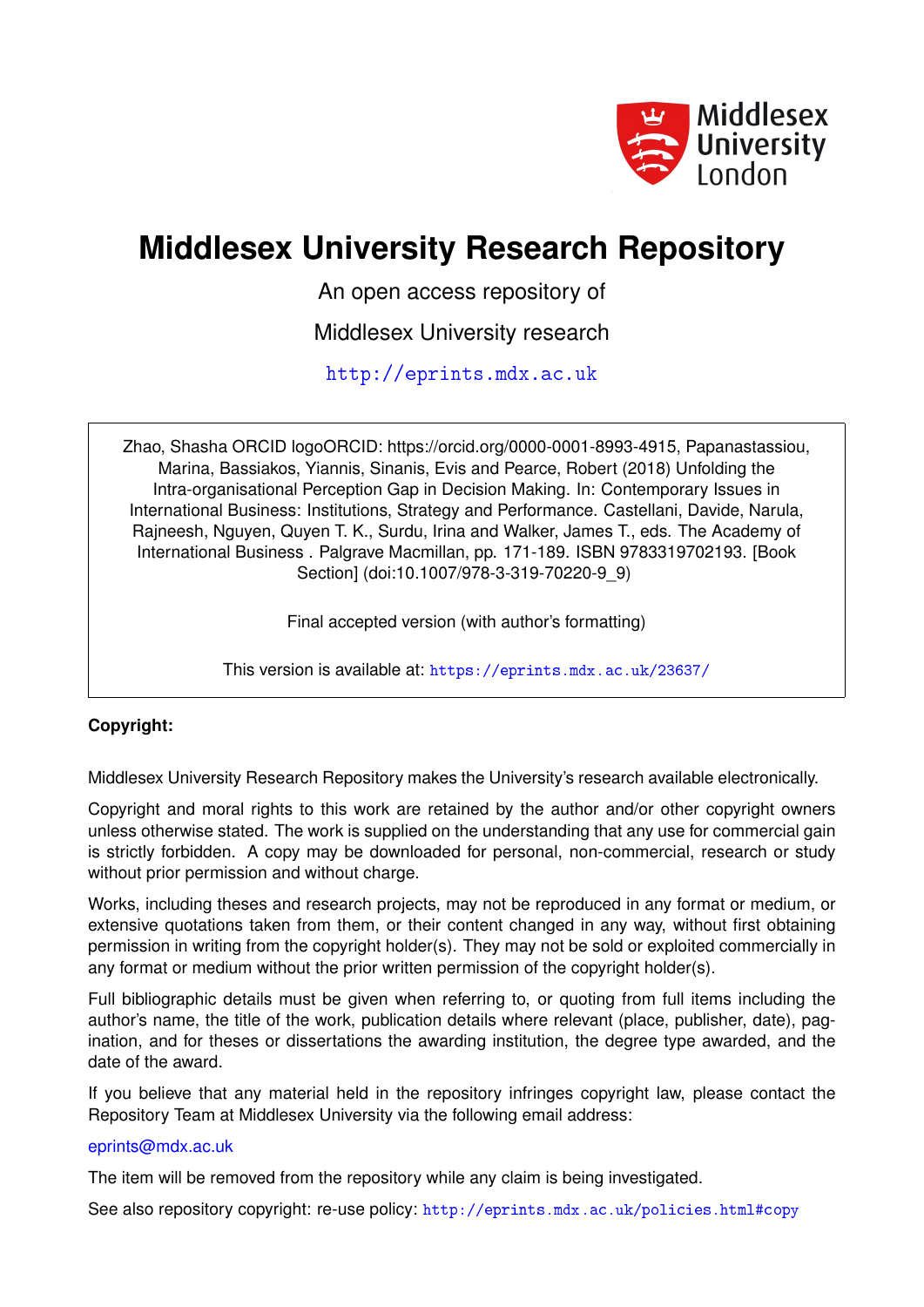# **Chapter 8**

# **Unfolding the Intra-Organizational Perception Gap in Decision Making between MNE Headquarters and Subsidiaries**

Shasha Zhao, Marina Papanastassiou, Yiannis Bassiakos, Evis Sinani and Robert Pearce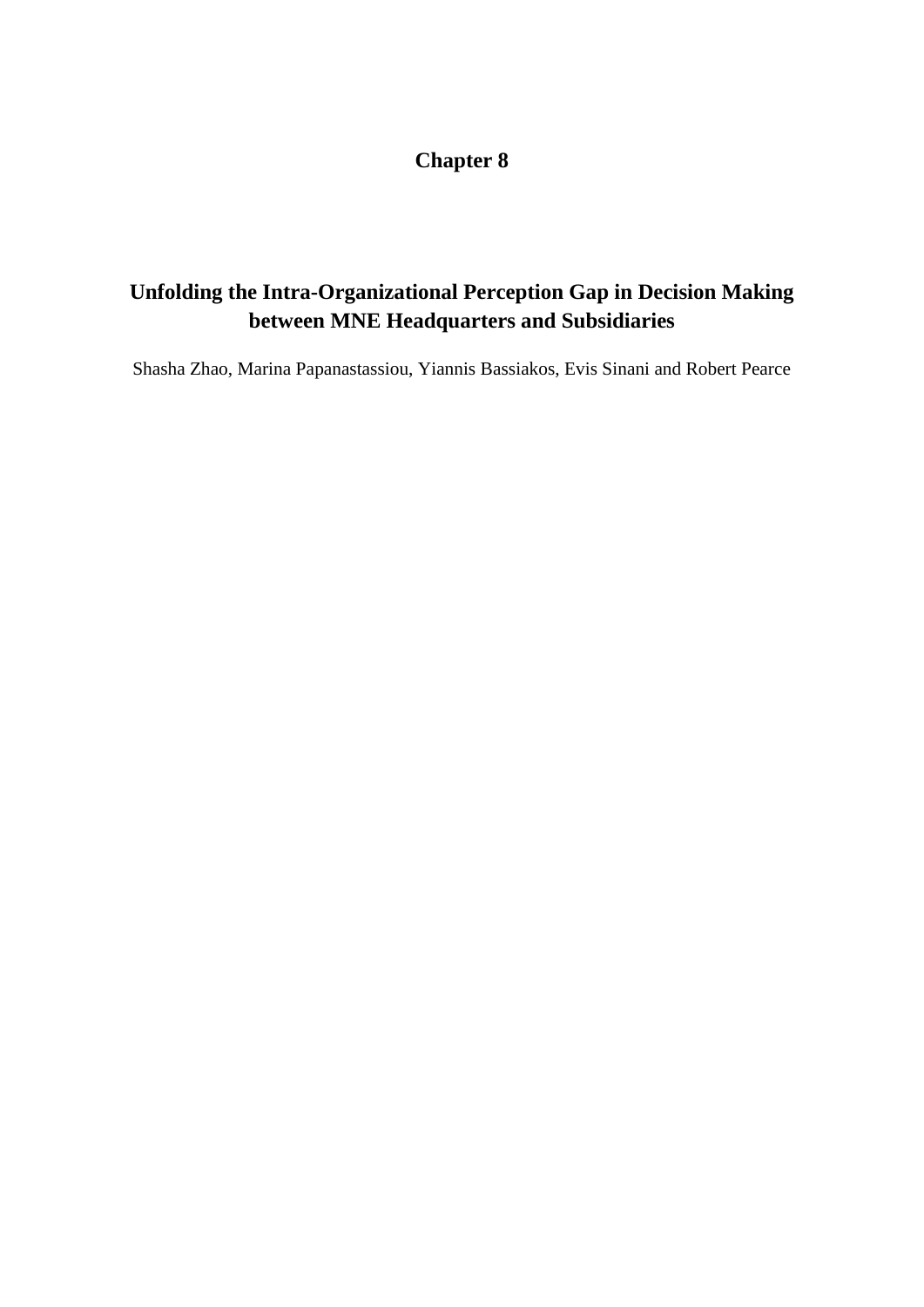# **Introduction**

Decision making in multinational enterprises (MNEs) has long been an important area of international business research (e.g. Gates and Egelhoff 1986; Child and Hsieh 2014). Whilst the earliest stream of literature identified MNE decision making as either 'centralization' or 'decentralization' (Hedlund 1980; Gates and Egelhoff 1986), current research findings suggest a trend of moving away from these 'dichotomous' forms of arrangement, evolving towards a structure of internal differentiation (Aharoni et al., 2011; Kostova et al., 2016). Specifically, recent research suggests that the latest shift of MNE structure (i.e. from the early form of market-seeking ''hierarchy' to the recent 'interdependent network' of differentiated subsidiaries) has created an internal organizational environment of complexity and dynamism (Brauer and Heitmann 2013; Kostova et al., 2016; Papanastassiou and Pearce 1999). Such complexity and dynamism are predominately the results of subsidiary technology upgrades and mandate changes through multiple facets of network embeddedness (Mudambi et al., 2014). Consequently, the nature of the relationship between headquarters and subsidiaries in terms of decision making is likely to become less '*transparent'* and '*straightforward'* (Aharoni et al., 2011; de Jong et al., 2015; Mudambi et al., 2014). Furthermore, previous research has revealed that subsidiary power gaining (in terms of decision-making) through upgrades in its own technology-based charter (Nell and Andersson 2012; Mudambi et al., 2014) makes the decisionmaking in today's MNEs an ever more complex task, that can potentially lead to a greater perception gap (PG) between headquarters and subsidiaries. However, as of today the empirical investigation into the loci of decision making in light of the latest MNE evolution still remains limited.

Building on previous research, we take a bi-layered comparative approach to investigate the latest decision making in MNEs. Building on previous findings of subsidiary evolution (Kostova et al., 2016), headquarter-subsidiary conflict and power bargaining (Ambos et al.,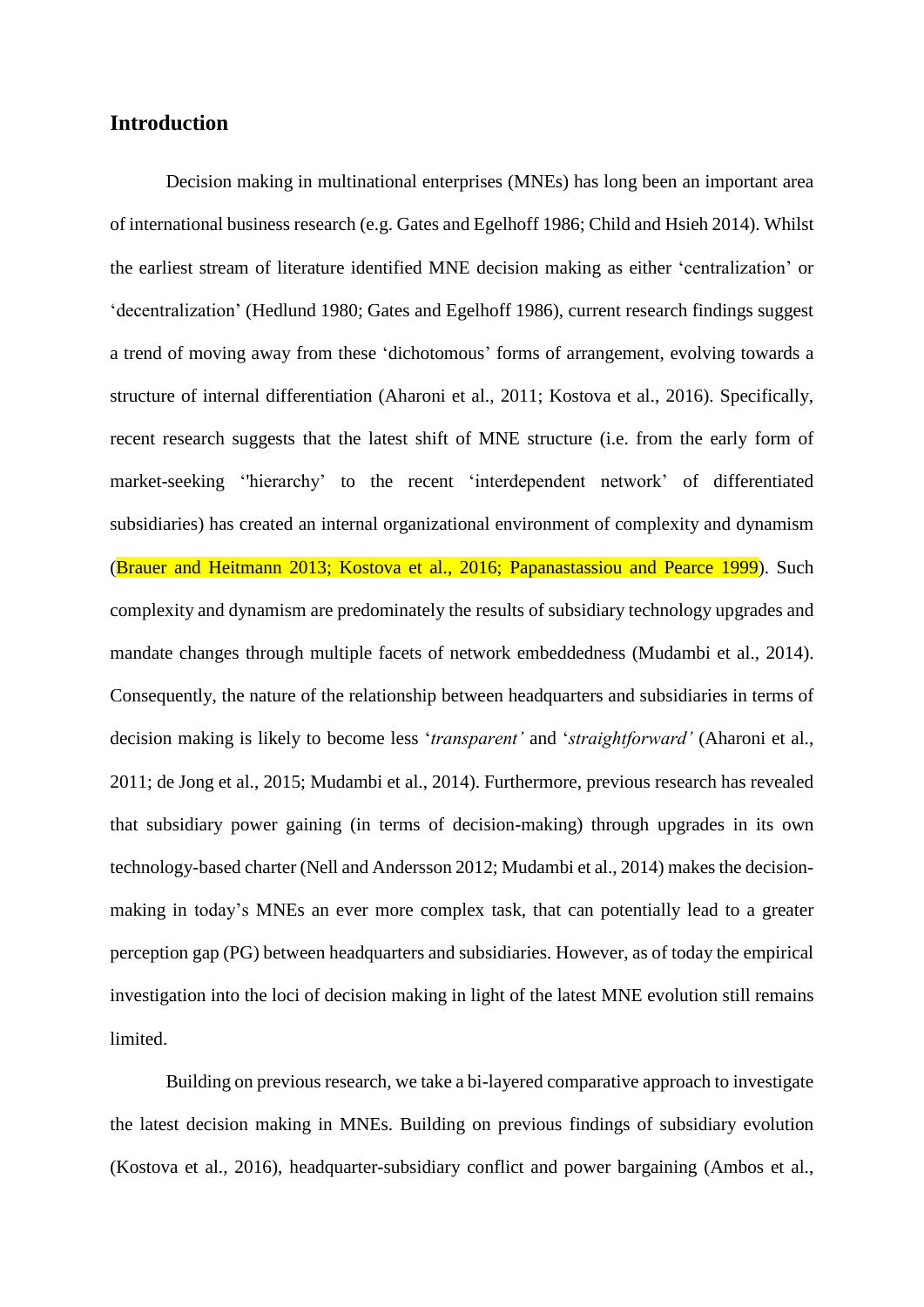2010; Dörrenbächer and Gammelgaard 2011, 2016; Håkanson et al., 2016) as well as theories of cognitive limitation, we argue that the headquarter-subsidiary relationship is likely to lead biased views of individual managers on each other's involvement in decision making. This chapter contributes to the literature by building on the work of Gates and Egelhoff (1986) in empirically linking decision making loci to organizational structure. We focus on Greek MNEs to investigate the dyadic views between headquarters and subsidiaries. The recent emergency and success of small-open-economy MNEs in the global arena offers fertile ground to investigate how such companies manage to take efficient decisions and avoid PG traps. Following the identification of PG in headquarter-subsidiary decision making, we bring awareness of the dyadic approach to future research on the broad area of headquarter-subsidiary relationship.

This chapter is structured as follows. We first provide a literature review and theoretical development, followed by methodology and findings. We then offer a discussion of the findings and conclusions with implications and recommendations.

# **Literature Review and Conceptual Development**

#### Evolution of the MNE and decision making

The discussion on MNE organizational structure can be traced back to early international business research (Hedlund 1980; Gates and Egelhoff 1986) and continues to today's research (Birkinshaw et al., 2002; Jiang et al., 2015), reflecting the undeniable importance of the topic in contributing to the understanding of MNE organization. Early research into MNEs identified the first form of organizational structure as 'multi-domestic hierarchy' (Bartlett and Ghoshal, 2002; Papanastassiou and Pearce, 2009). This form of organisation describes a highly *centralized* internal arrangement explicated by tightlycontrolled and resource-constrained subsidiaries and 'hands-on' headquarters. More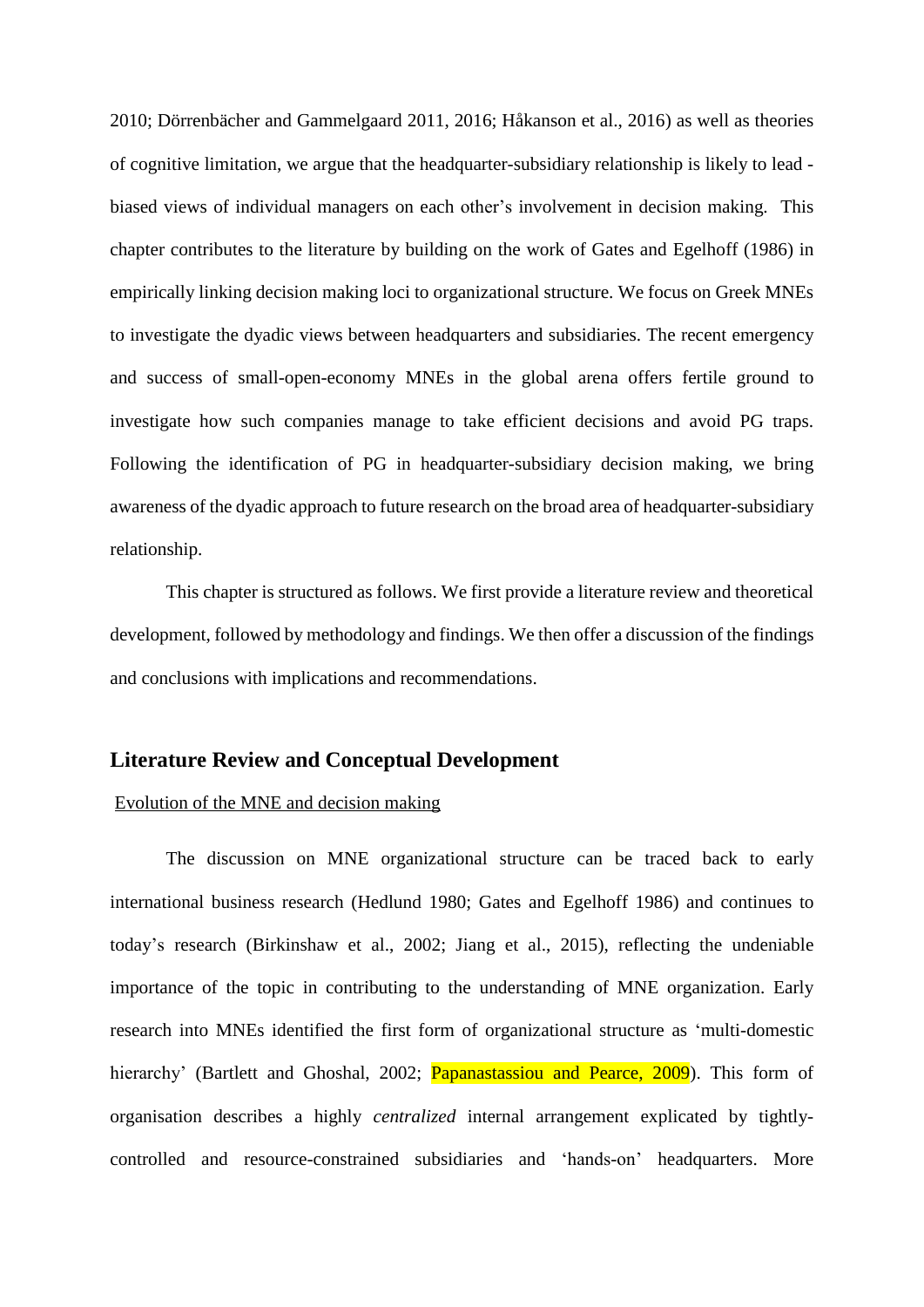specifically, the centralized form emphasizes the role of headquarters in attempting to build global competitiveness through horizontal integration of home-based advantages in new markets, using subsidiaries as their vehicle (Birkinshaw and Morrison 1995; Papanastassiou and Pearce 2009).

International business has since witnessed the intensification of global competition through aggressive liberalization of trade and international investment, technological developments, economic integration efforts and the rise of emerging economies. Under such a dynamic global context and considering the effects of both the global and local environment (Cantwell et al., 2010) a prerequisite for MNEs has become to continuously evolve.

The key feature of the renewed organizational structure is the revised roles of both headquarters and subsidiaries (Bartlett and Ghoshal 2002). In measuring the degree of centralization versus decentralization, research has predominantly focused on headquartersubsidiary decision making as an important indicator (Hedlund 1980; Gates and Egelhoff 1986; Mudambi et al., 2014). For instance, Hedlund (1980) was among the first to discuss the link between headquarter control and subsidiary role by examining their decision- making rights. Hence, scholars have found decision making to be an inherent part of MNE organizational structure and the centralization/decentralization debate and discussions are predominantly nested in the core question of who makes what decisions.

Previously centralized MNEs have evolved from strictly hierarchical to coordinative and negotiating with their subsidiaries, while decentralized MNEs have moved away from local-responsiveness towards interdependent individualism (Papanstassiou and Pearce 2009). Such a structural shift exemplifies a move towards a more complex decision-making arrangement which often leads to inefficiency. For example, Hamel and Prahalad (1983) identify organizational challenges associated with MNEs' structural shifts during the initial transitional period, which *"cannot accommodate an emerging reality*" and that can lead to a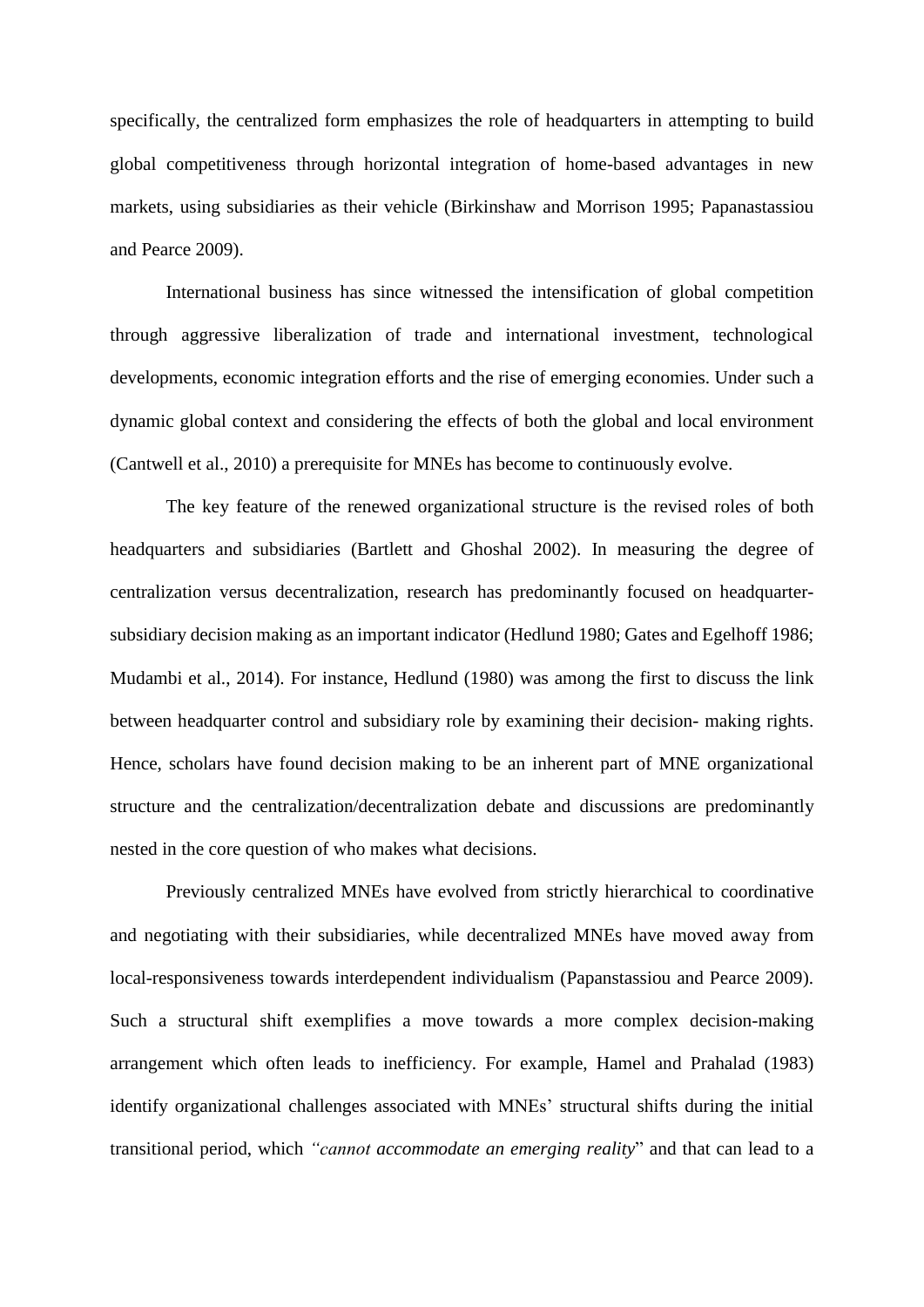misfit or disharmony between "*strategic imperative and apportionment of strategic responsibility*" (Hamel and Prahalad, 1983:344).

The shift of a formerly centralized MNE towards a structure with headquarters resuming a more central role in decision making while leaving subsidiaries 'naked' of previous decision authority can lead to local resistance. Subsequently, decision-making arrangement becomes 'sensitive' and 'negotiated' between headquarters and subsidiaries (Dörrenbächer and Gammelgaard 2006). This makes a rather difficult question in today's MNEs of 'who makes what decisions?'

In particular, the 'sensitive' and 'negotiated or shared' decision making arrangement under the recent structure of interdependent networks reflects a highly complex phenomenon given the external embeddedness and idiosyncratic subsidiary technologies and associated power (Balogun et al., 2012; Mudambi et al., 2014). Indeed, the literature acknowledges that subsidiaries possess different degrees of relative power to headquarters' authoritative power, which has been developed through learning from deepened local network relationships overtime. Subsequently the roles of these subsidiaries evolve from technology 'implementers' towards 'centres of excellence' (Papanastassiou and Pearce 1999). Thus, the greater power the subsidiary possesses the more influence it is likely to have over decisions of resource allocation (Mudambi et al., 2014). Prior studies find that the more distinct the subsidiary technologies become, the greater the 'knowledge distance' between them and the knowledge pool of the rest of the MNE (Kostova et al., 2016). Consequently, whilst some subsidiary evolution is desired for diverse capability building across the MNE, there are instances when such an evolution has led to subsidiaries deviating from the benefits of the MNE and concentrating on local selfinterest agendas (Brauer and Heitmann 2013; Mudambi et al., 2014).

However, in light of the recent evolution of subsidiary roles, the research on headquarter-subsidiary decision making arrangement has been limited (Aharoni et al., 2011).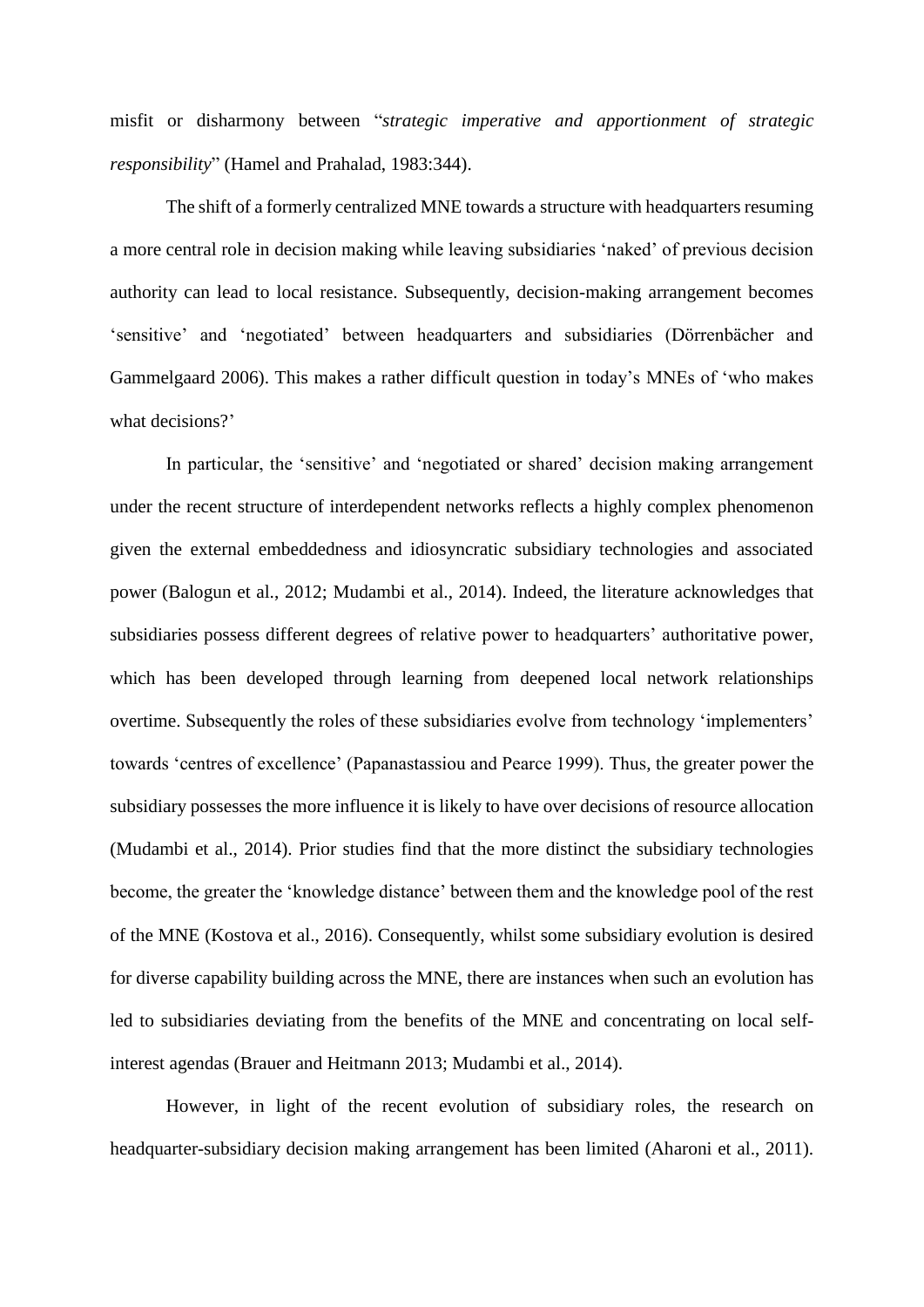Hence, the MNE evolution warrants new studies on antecedents and implications of decision making loci relating to 'who' and 'what' (Aharoni et al., 2011). We summarise relevant literature of the intended and unintended subsidiary evolution and the associated decisionmaking dynamics in Figure 8.1.

\*\*\*FIGURE 8.1. ABOUT HERE\*\*\*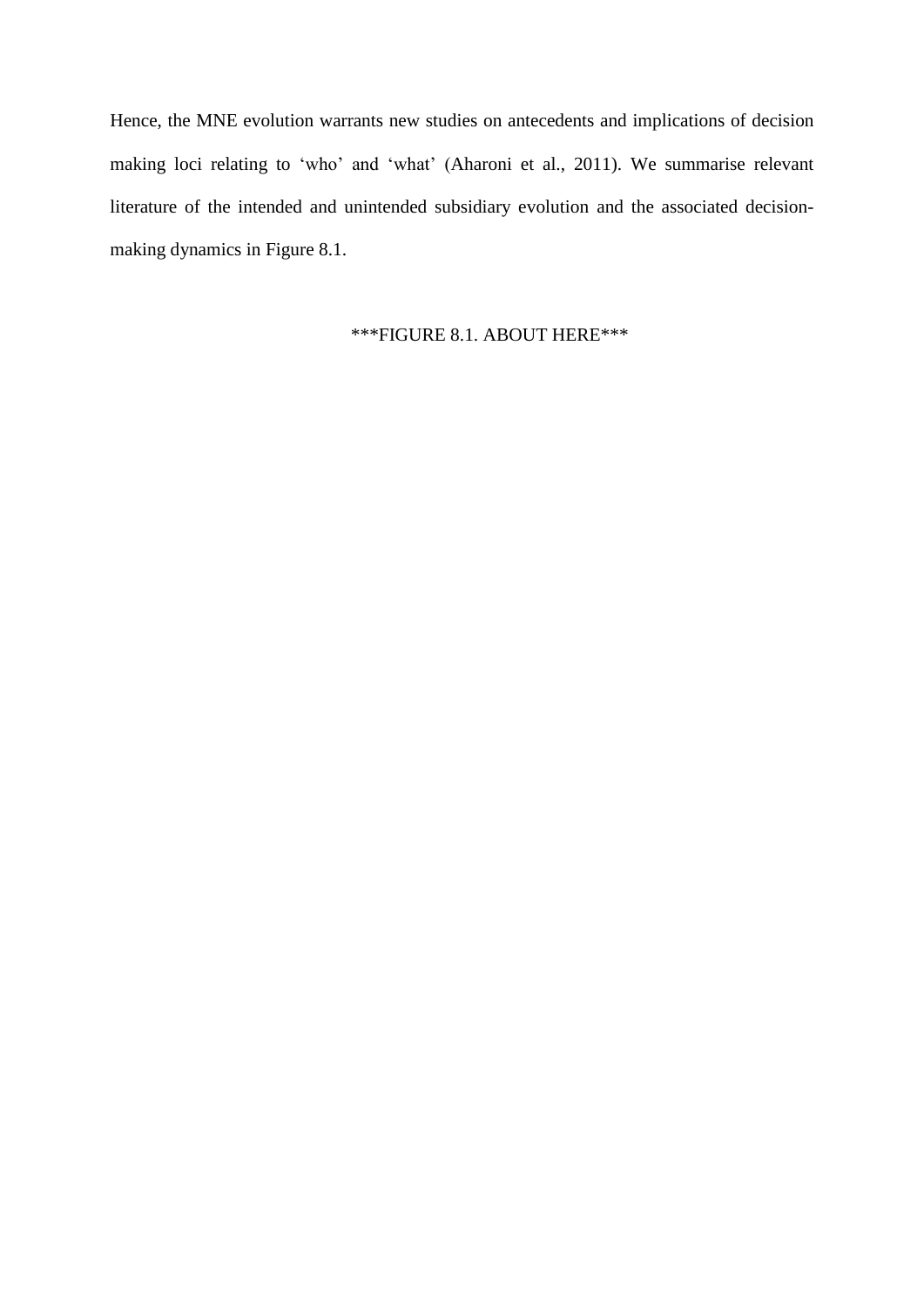Figure 8.1 leads us to draw three main conclusions. First, decision making arrangement has become more complex and therefore managerial perception of the loci is potentially ambiguous and diverged. Second, it is increasingly difficult to determine which decisions 'should' be organized more centrally compared to those that 'should' be taken at subsidiary level. Lastly, building on the existing literature, decision making arrangement can be an inherent *reflector* of organizational structure.

In what follows, we propose that there is a PG between headquarters and subsidiaries in terms of their own involvement in making various decisions and that the PG prevails at the organizational functional level. Previous literature on MNE structure suggests three main types of organizational arrangements: centralization, decentralization, and differentiated network (Hedlund 1980; Gates and Egelhoff 1986; Bartlett and Ghoshal 2002).

A common aspect prevailing amongst them is the spatial and temporal differences between headquarters and subsidiaries. For instance, under the centralized structure, subsidiaries are mainly responsible for sales and marketing which enables them to gain hostcountry knowledge over a period of time. In contrast, headquarters spend the majority of their time and attention managing the rest of the value chain activities (Bartlett and Ghoshal 2002). In the case of a decentralized structure, subsidiaries are highly autonomous and responsible for a full range of value chain activities targeted at the local market. Their set of knowledge is therefore distinct from the knowledge of the headquarters whose main responsibility is on corporate financial performance and shareholder engagement (Bartlett and Ghoshal 2002). Lastly, under the interdependent network structure, subsidiaries are responsible for different stages of the global value chain. Whilst they are dependent on each other for carrying out different sets of value-adding activities, they are simultaneously distinct from each other, as they accumulate different sets of knowledge over time (Papanastassiou and Pearce, 2009).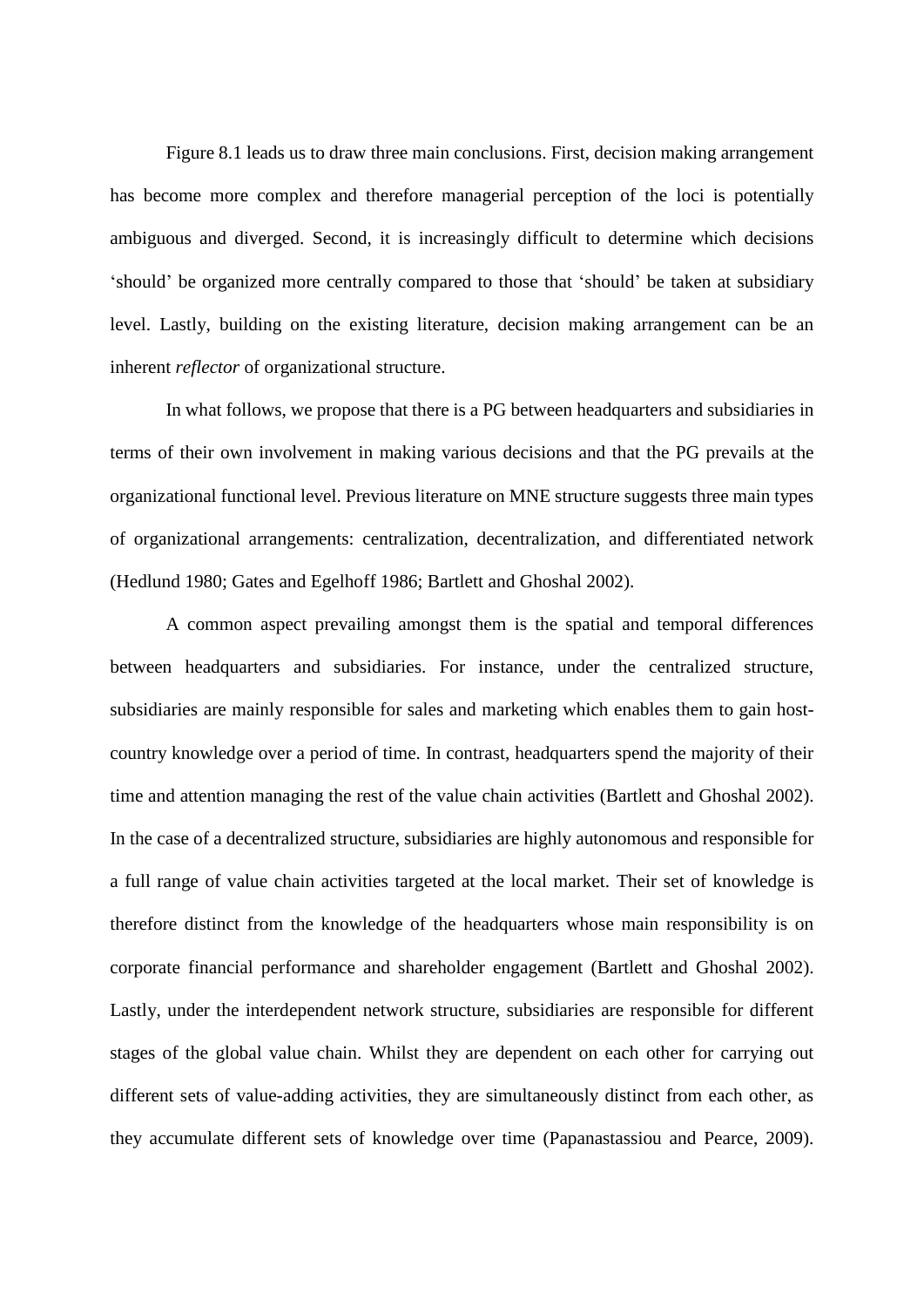Hence, we argue that despite structural difference, there is a likely PG between headquarters and subsidiaries.

In order to determine if a PG is present, we statistically compare the perceptions of headquarters and subsidiaries managers'. A comparative overestimation or underestimation between the managerial perceptions of headquarters and subsidiaries decision makings is defined as having a PG. Moreover, we rely on the terminology of 'overestimation' and 'underestimation' to compare perceptions of headquarters and subsidiaries. Accordingly, we determine two levels of PG in terms of involvement in decision making: headquarter *over*estimates/*under*estimates its level of involvement in intra-organizational decision making; subsidiary *over*estimates/*under*estimates its level of involvement in intra-organizational decision making. A comparative overestimation or underestimation between the two groups is defined as having a PG.

Furthermore, we argue that when the organizational structure is highly interdependent between headquarters and subsidiaries, the subsidiary autonomy is increased and as negotiable and shared decision-making responsibilities will occur, a greater PG is likely to be expected (Hedlund 1980; Gates and Egelhoff, 1986). Therefore, the greater the ability of subsidiaries to make sense based on their knowledge, the more likely they are to be more involved in decision making (Taggart, 1997, 1998; Schuler-Zhou and Schuller 2013). Consequently, the more involved the subsidiaries become in decision making across the entire product line functions, the more prevalent the PG is between headquarters and subsidiaries in terms of functional decision- making loci.

### **Methodology**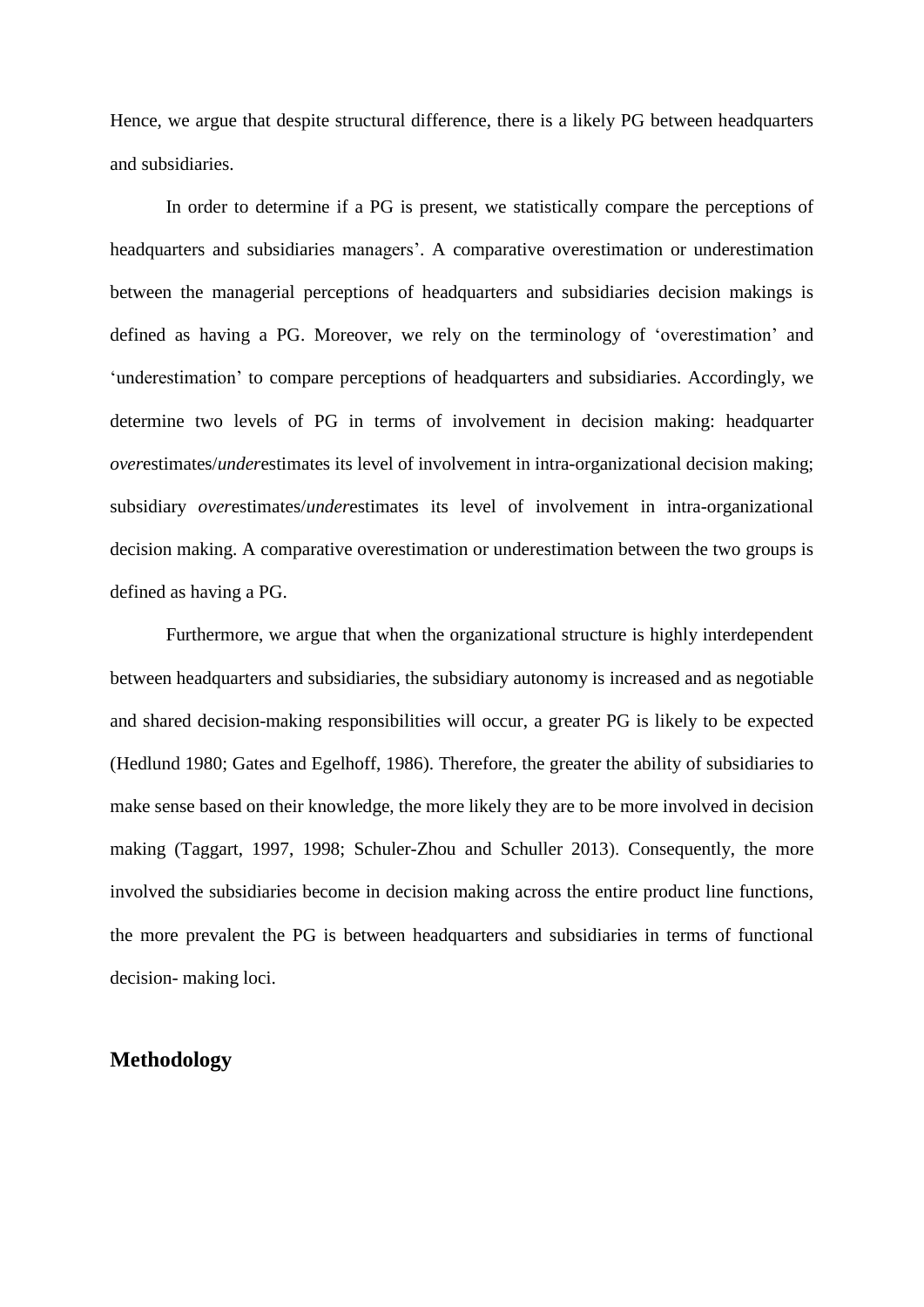#### Data Description

The literature on small open economies (SOE) as defined by Castello and Ozawa (2014) show that a handful of larger MNEs are responsible for the majority of outward FDI. Statistics from Forfas (2006) show that between 10 and 15 companies were responsible for the majority of Irish outward FDI. Bellak (1996) confirms that the leading 20 manufacturing Austrian MNEs comprised almost 75 per cent of total employment in overseas subsidiaries in 1989 (through a network of 669 subsidiaries) and that their investment in 1990 represented 40 per cent of the total Austrian OFDI. Similarly, Oxelheim and Gartner (1996) show that the top 10–15 MNCs from Finland, Sweden, Denmark and Norway, respectively, were the main overseas investors. Thus, when selecting Greek MNEs we identified and assessed the largest stock listed Greek MNEs in the ICAP database (2006) in terms of turnover and found a population of 50 companies that met our criteria of having established multinational operations through FDI<sup>i</sup>

In order to examine the dyadic PG, we follow the data collection approach used by Chini et al., (2005) and Ambos et al., (2006). A questionnaire was developed and sent to the headquarters and directed to the CEO of each MNE. We then asked each headquarter to provide data for 3 to 5 representative subsidiaries of their group (to maximise subsidiary response rate) aiming at an averaged population of 200 subsidiaries. A questionnaire was also developed and directed to the subsidiaries of these leading Greek MNEs. Further, considerations relating to language differences were taken to avoid language-related biases (Chidlow et al., 2014), and subsidiary questionnaires were in English whilst headquarters questionnaires were in both Greek and English. Questionnaire surveys were conducted in 2006.

We collected 13 valid responses from headquarter and 36 corresponding subsidiary responses<sup>ii</sup>. The response rate on the headquarters side was 26 per cent (13/50) and on the subsidiary side was 18 per cent (36/200). The dyadic pairs varied between 1 to 4 subsidiaries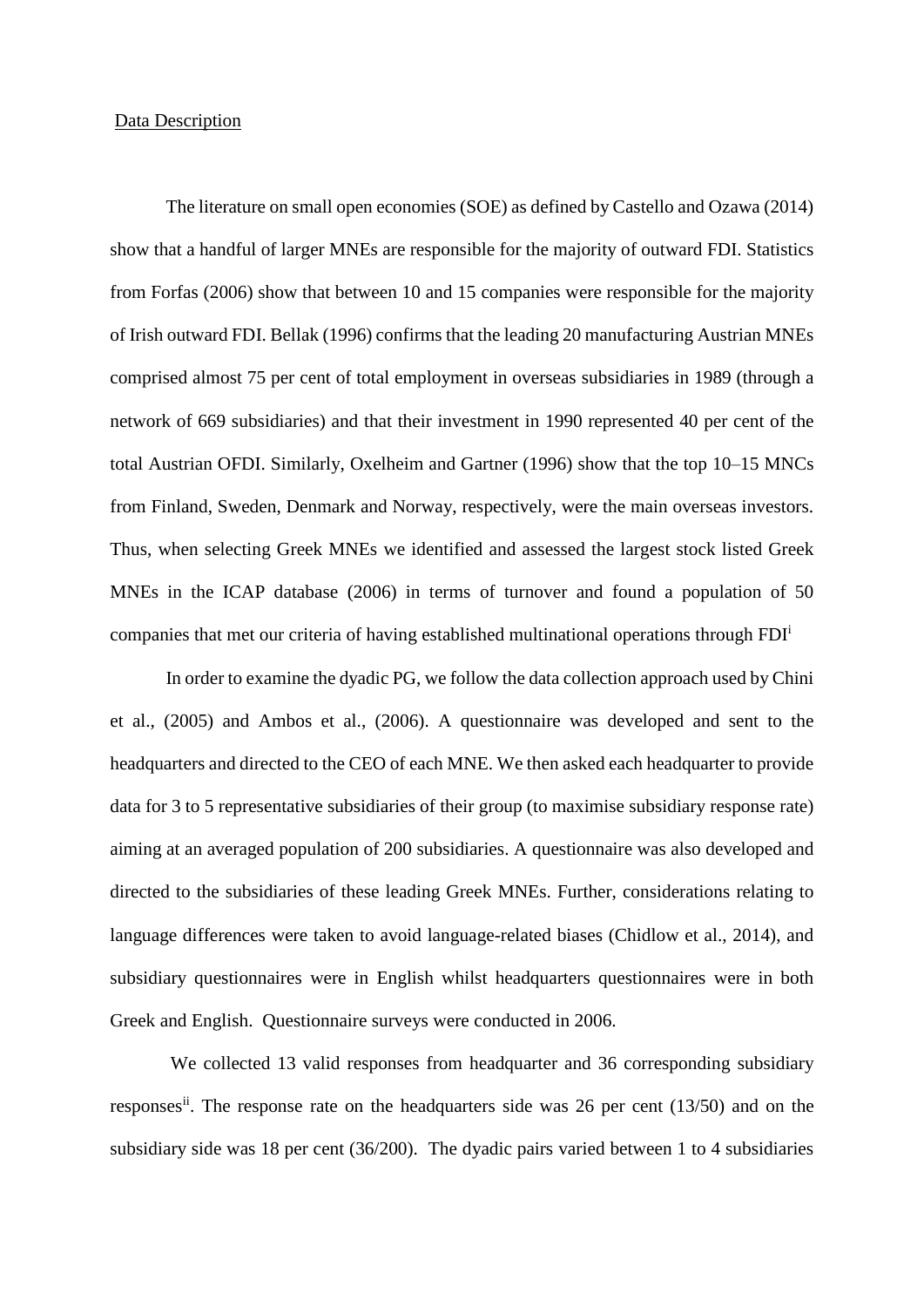per corresponding MNE. The response rate for both headquarters and subsidiaries aligns with response rates reported in previous studies (Harzing, 2000; Harzing et al., 2013; Chidlow et al. 2014).

Thus, our sample is fairly representative of Greek leading MNEs (Kosmidou et al., 2007). Indeed, the 13 Greek MNEs in our final sample represent a total employment of 113,346 employees from manufacturing and services sectors (based on company annual reports for 2010-2012), which is equivalent to 20.05 per cent of the total national industry employment of Greece. In terms of the final sample of subsidiaries, they are also representative of the Greek subsidiary population, as the total overseas employment of our sample subsidiaries corresponds to approximately 30,000 people, which is equivalent to 36 per cent of total overseas employees of all Greek overseas subsidiaries.

Table 8.1 provides a summary of the sample. Our sample of subsidiaries reflects homogeneity in terms of ownership type (i.e. either wholly-or majority-owned) as well as period of establishment (i.e. in 1990s).

#### \*\*\*TABLE 8.1. ABOUT HERE\*\*\*

#### Questionnaire Design

Decision making items were derived from Gates and Egelhoff (1986) and were further enriched with value chain associated activities as developed by Porter (1985), resulting in a total of 23 key decision variables capturing the product line functions (see Table 8.2<sup>iii</sup>). To ensure that we account for both headquarters and subsidiary perspectives, the 23 decision items were included in the questionnaires of both headquarters and subsidiaries. These decision items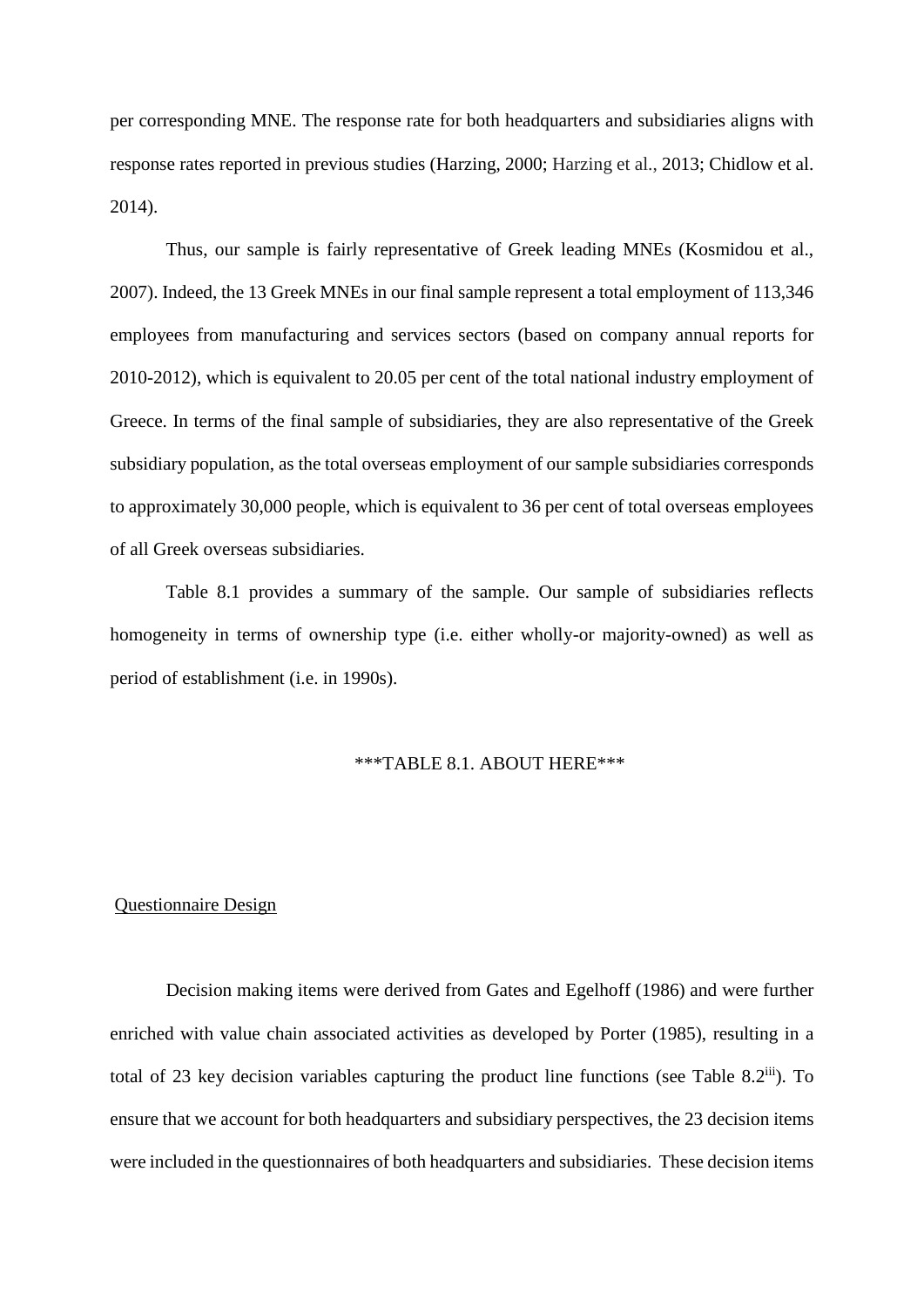were the same in both questionnaires, as the goal was to enhance response validity and account for potential discrepancies between the perception of headquarters and subsidiaries with regard to loci of decision making.

To statistically measure headquarters and subsidiaries' assessment of locus of each decision as well as of the similarity of understanding of each decision item, in both surveys a 7-point Likert scale was used where 1 indicates a decision taken at the headquarters (centralised) and 7 indicates a decision taken at the subsidiary level (decentralised). In order to capture the three levels of decision making loci (centralisation, decentralisation, and negotiated) within the MNEs, we follow Frost et al., (2002) to pursue the following categorization: scores of 1 and 2 of the 7-point Likert scale reflect a centralised decision- making structure; scores of 6 and 7 of the 7-point Likert scale reflect a decentralised decision making; whereas the scores in the middle reflect a 'negotiated' structure.

#### Data Analysis and Results

Our analysis consists of descriptive statistics and non-parametric estimations. To show the existence of the PG by evaluating any potential discrepancies in perceptions between headquarters and subsidiaries, we first describe and compare the mean/median scores between headquarters and subsidiaries for the same decision items and then perform non-parametric score comparison tests using Wilcoxon's signed rank test (Lehmann et al., 2006). Accordingly, we assess headquarter and subsidiary ranking of their level of involvement in each of the 23 key decisions. This provides a clear identification of the locus of each decision making, in both headquarters and subsidiaries surveys, but also allows a direct comparison of perception between headquarters and subsidiaries. It should be noted that the Likert scale scores – even though they are discrete numbers – are treated as continuous variables, because (a) the underlying concept they measure (degree of proximity to the decision-making locus) is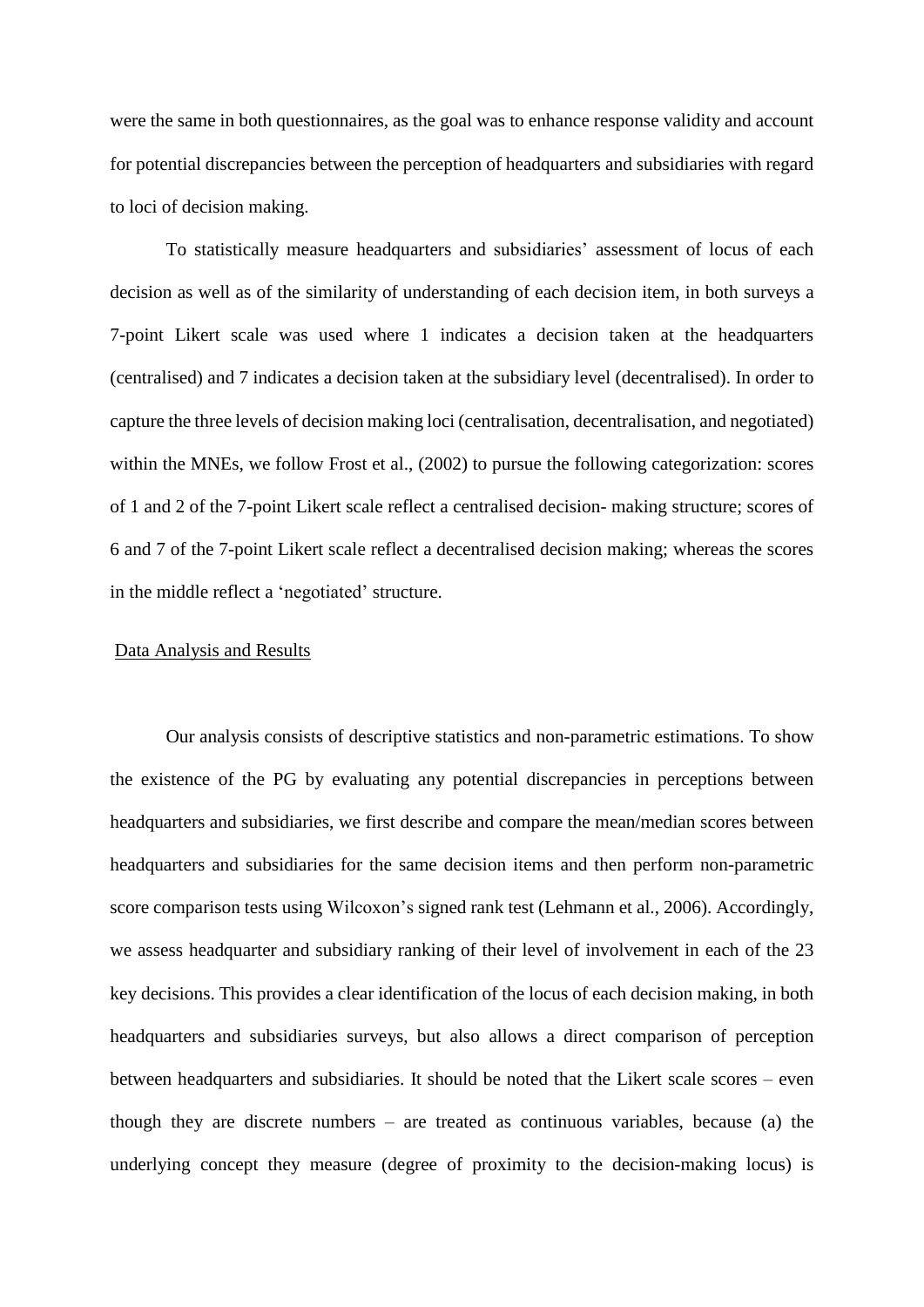continuous, and (b) the seven points of the scale have enough variance to allow meaningful conclusions (Glass et al., 1972; Carifio and Perla, 2007).

Wilcoxon's signed rank test compares the related samples of headquarters and subsidiary to assess whether their population rank distributions differ in terms of perception in who has a more decisive role in decision making described by the corresponding item. The use of Wilcoxon's signed rank test is necessary when the score differences are not normally distributed.

The results in Table 8.2 show that there is a discrepancy in means/medians between headquarters and subsidiaries for the same decision items. For instance, the median of 1.50 in tradename/mark decision indicates a highly centralised authority whilst management of direct sales and relationship with customers are considered to be highly decentralised (median of 7.0), whereby subsidiaries are fully responsible for the decisions. The results of mean and  $\pm$  standard deviation for each decision across HQs and subsidiaries quantify the difference in perception with regard to the locus and provides a measure of the variability of responses in each question. In particular, for headquarters, financial management decision is the item with the greatest variability in responses  $(\pm 2.38)$ , whilst for subsidiaries, product pricing is the item with the greatest variability in responses  $(\pm 2.27)$ .

### \*\*\*TABLE 8.2. ABOUT HERE\*\*\*

To test if the observed differences in perception between HQs and subsidiaries (in Table 1), are statistically significant, score comparisons between headquarter and subsidiary samples means are performed with the non-parametric Wilcoxon's rank-sum test <sup>iv</sup>. The negative values indicate that the headquarters had a lower score than the subsidiaries, which implies that headquarters perceived a greater involvement in that particular decision making than the subsidiary. The p-value of Wilcoxon's signed rank test (Table 8.3) shows that the difference is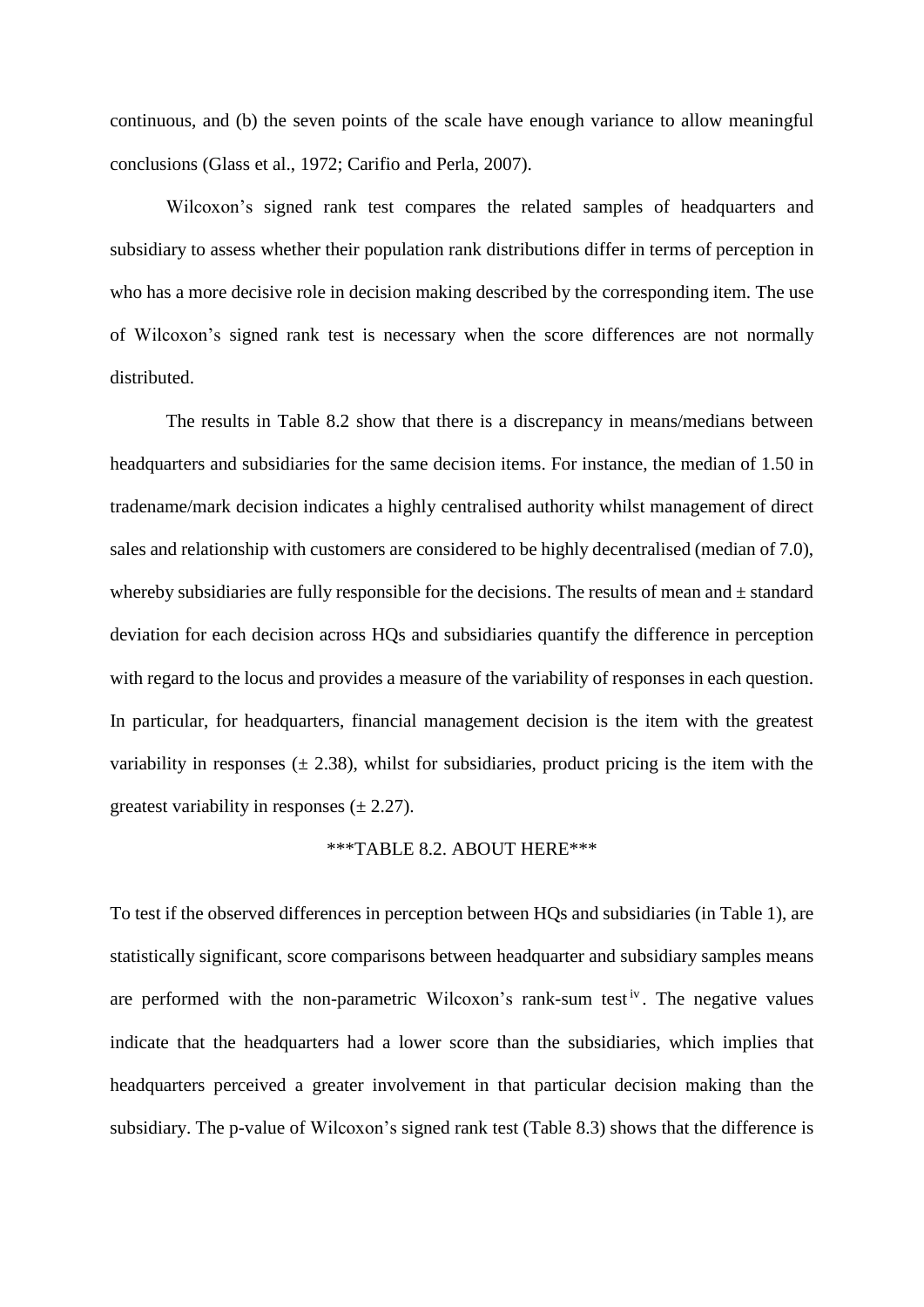significant for 13 out of 23 decision items. Thus, we find evidence for a significant PG between headquarters and subsidiaries in terms of decision-making loci.

\*\*\*TABLE 8.3 ABOUT HERE\*\*\*

In addition, to show the existence of a PG in terms of functional decision making we follow Gates and Egelhoff (1986)'s and Porter (1985) and we assign each of the 23 decision items to a particular factor (four factors in total), consisting of marketing, finance, manufacturing, and firm infrastructure respectively (Table 8.4).

\*\*\* TABLE 8.4 ABOUT HERE\*\*\*\*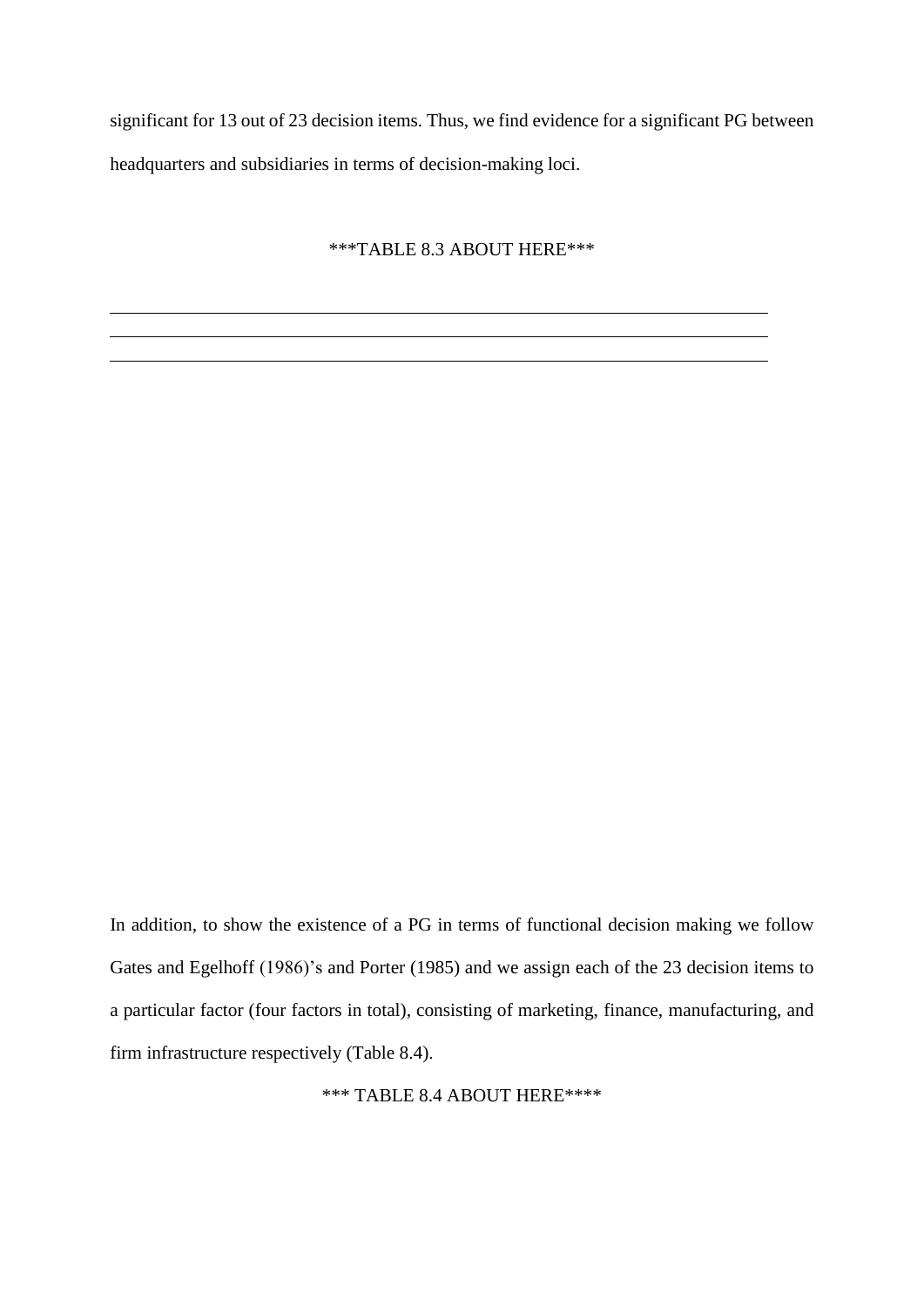We then repeat the Wilcoxon's signed rank test, to test whether there are significant differences in the perception of decision making scores between headquarters and subsidiaries for the four factors in step one that represent the shared decision making.

To be able to compare the mean score of items corresponding to each factor between headquarters and subsidiaries, we average the item scores corresponding to each factor. The corresponding factors will be referred to as factor average scores. In the case of a statistically significant result, the headquarters and subsidiaries perceive themselves to have different involvement in a particular factor, whereas a statistically insignificant difference suggests concordance in perceptions between headquarters and subsidiaries.

The results of Wilcoxon's signed rank test show that mean difference scores are statistically significantly positive and for both 'Firm Infrastructure' and 'Manufacturing' factors. Thus, subsidiaries perceive themselves as having a greater involvement in decision making in these areas. The result for 'Marketing' indicates that subsidiaries view themselves as having a significantly lower involvement in this area. In contrast, for 'Finance', headquarters and subsidiaries show agreement in decision making. Therefore, except for 'Finance' related decisions, the results generally support the argument of the existence of a PG in terms of functional decision -making loci.

The results show that subsidiaries generally perceive themselves as having a greater involvement than their headquarters, as 3 out of 4 factors (apart from 'Marketing') show a positive difference combined with the scores being above the Likert scale mid-point. This set of results may be interpreted as the reflection of an increasingly autonomous group of subsidiaries as small-open-economy MNEs grow.

# **Discussion and Conclusion**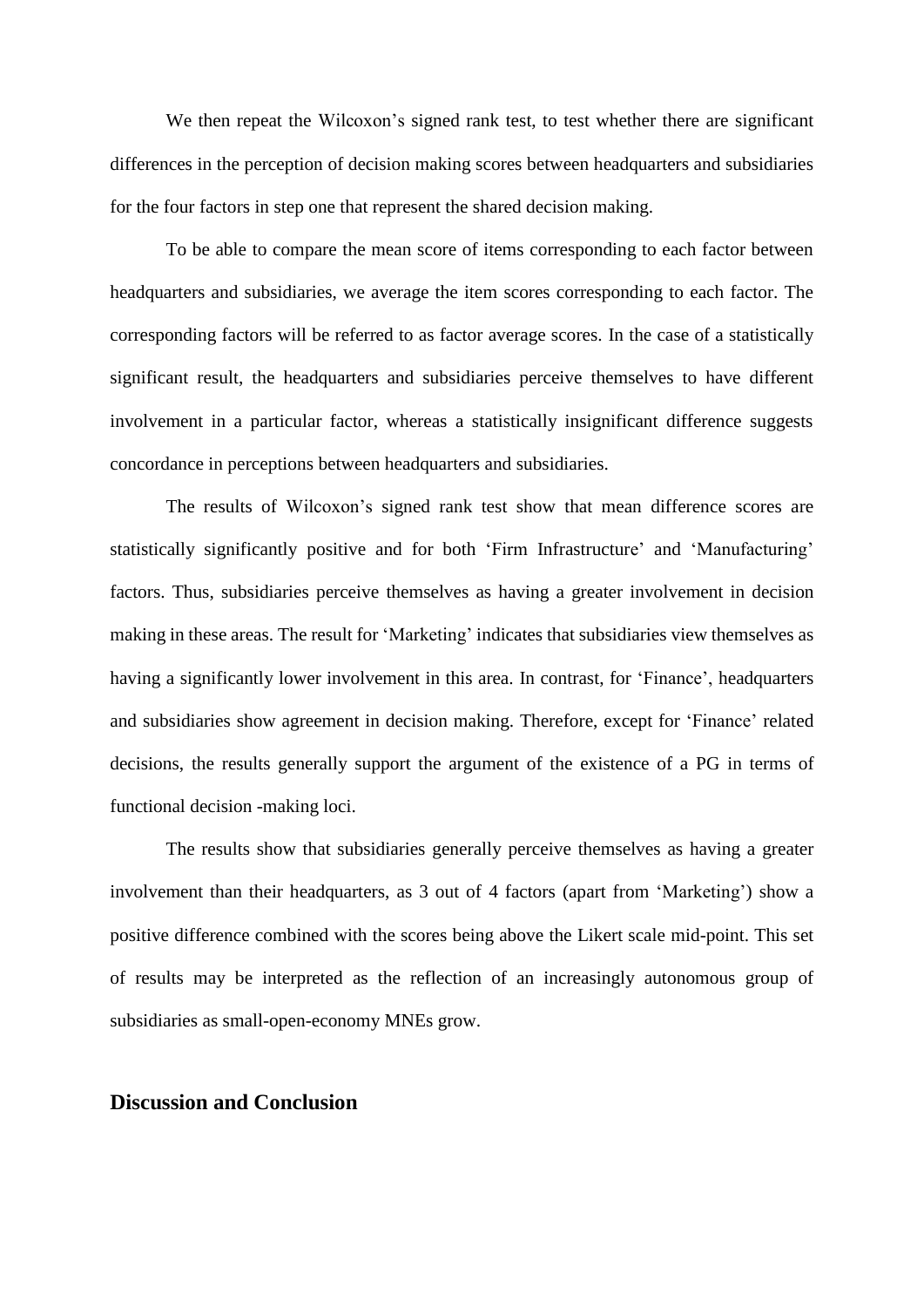This chapter contributes to the literature by unfolding the complexity of decision making in MNEs in relation to decision loci and organizational structure. At the individual locus level, we identify PGs across more than half of the decisions. At the functional level, we also find significant PGs in three out of four areas (statistical insignificance of Finance suggests a converged view). Finally, PG is also found at the organizational level whereby subsidiaries view they have more independence than headquarters perceive. Previous studies suggest that once subsidiaries become established in their local environment, they tend to experience enhanced capability and greater autonomy. This argument supports our finding that subsidiaries perceive themselves to be more independent than the view of headquarters. Hence, we can argue that in the case of Greek subsidiaries, there are no SOE idiosyncrasies found, as their view of greater autonomy is similar to the trend found in subsidiaries of advanced-economy MNEs. Upon reflection on our findings, an ex-post framework of HQ and subsidiary decision making is provided below in Figure 8.2.

#### \*\*\* FIGURE 8.2. ABOUT HERE\*\*\*

Overall, the identified PGs in decision making loci and associated organizational structure suggest a high degree of disharmony between headquarters and subsidiaries. While this may be explained using the perspective of subsidiary evolution and embeddedness to reflect positive local development, the potential defects these may bring to performance outcomes may be more damaging in the long term. We argue that such a misalignment can lead to the creation of internal transaction costs and operational deficiency, which cause performance implications for the MNEs. This conclusion is also supported by Brauer and Heitmann (2013), Lunnan et al (2016), and Mudambi et al (2014) who note that the nature of subsidiary perceptions of internal operations is likely to significantly influence its performance.

#### Limitations and Recommendations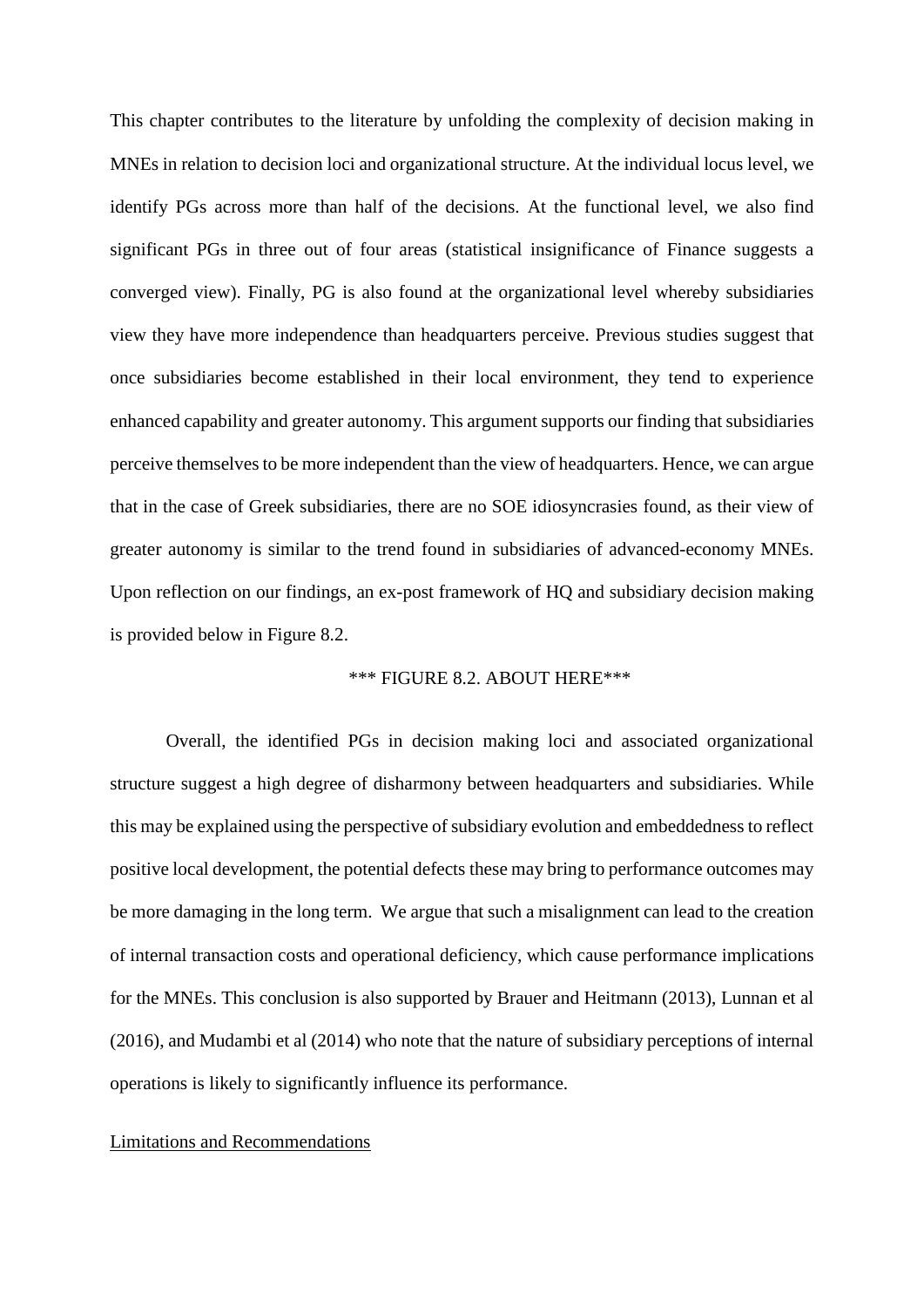Our analysis is based on a small but representative sample of Greek MNEs and their corresponding subsidiaries. Given the small sample size, the analysis is based on statistical techniques that are fit to incorporate such samples and attenuate sampling errors. Larger databases are usually desirable, as they increase statistical significance in test analysis. However, based on the statistically significant results of the test, we find evidence of PG in decision making between headquarters and subsidiaries. Researchers should not take our findings to imply that high-quality solutions can be obtained routinely using small samples. Rather, it is the choice of appropriate statistical techniques that are applied and interpreted correctly that matter for the quality of result. Furthermore, our results are generalizable only to the service and manufacturing industry of an SOE, namely, Greece. We urge future research to test our results to a wider industry base, and larger MNEs from developed economies. Furthermore, we recommend that future research should explore any potential sector-related differences or similarities across a larger sample. This study offers a new approach to testing dyadic perceptions as well as statistical methods for assessing organizational decision making and structures. Other studies are recommended to apply these techniques to larger or different samples. Although the Greek MNEs have a relatively higher level of homogeneity of firm-level variables, we recommend that future studies test for subsidiary age, role, and location using larger and indigenously diverse samples.

We also recommend that, as the main focus of our study is on exploring headquartersubsidiary PG on decision making loci, future studies build on our findings to test for a series of potential PG implications. Although our study is not concerned with PG implication, the identified PG in the case of Greek MNEs lead us to believe that it is important that future studies explore potential organizational and performance implications of headquarter-subsidiary PG. We believe that an SOE context, as represented by Greek MNEs, is a useful first step. Additionally, it is hoped that following the identification of PG in headquarter-subsidiary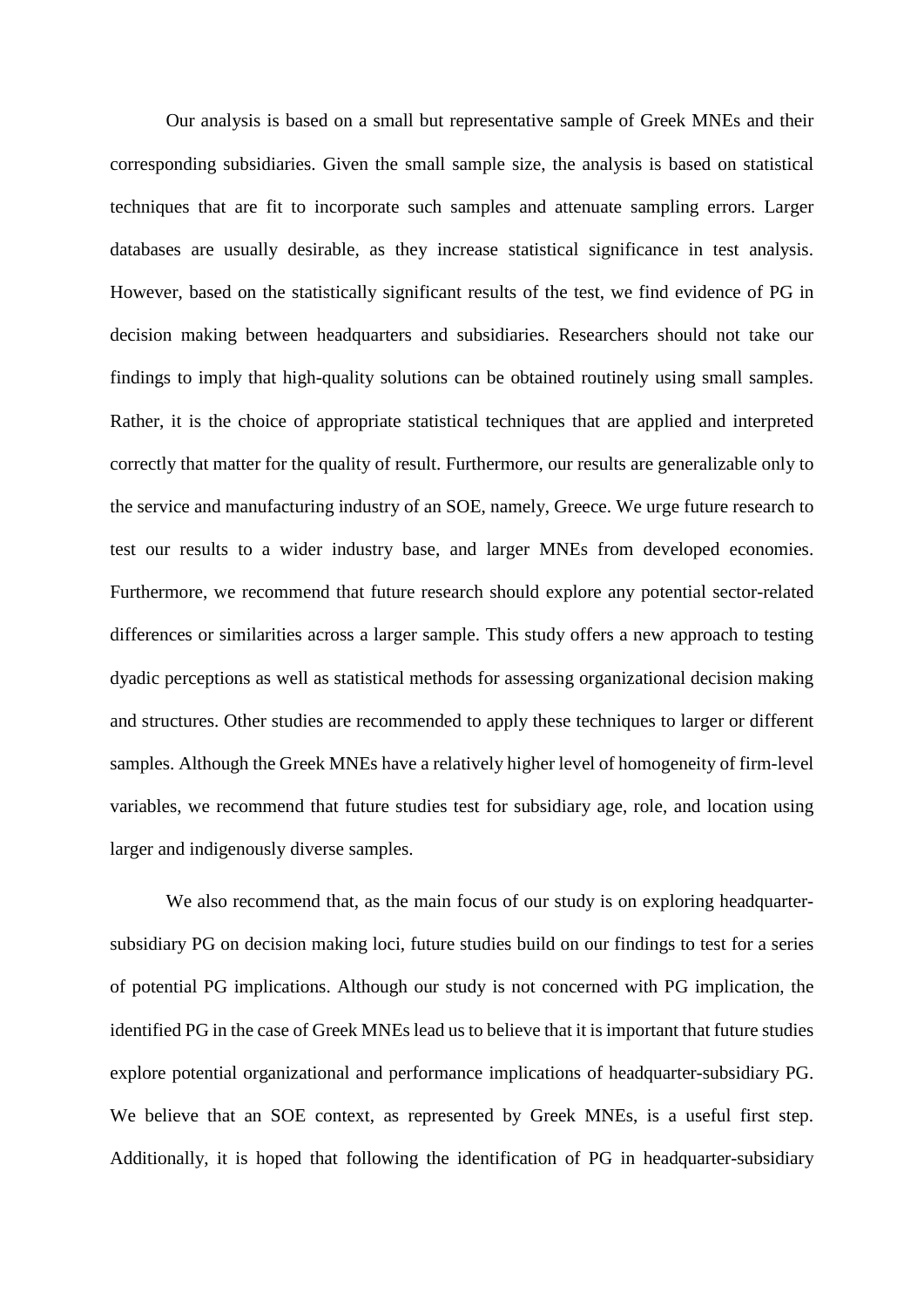decision making, future research relating to the broad area of headquarter-subsidiary relationship can incorporate the possible gaps and therefore a dyadic approach is encouraged to identify discrepancies and draw more balanced conclusions.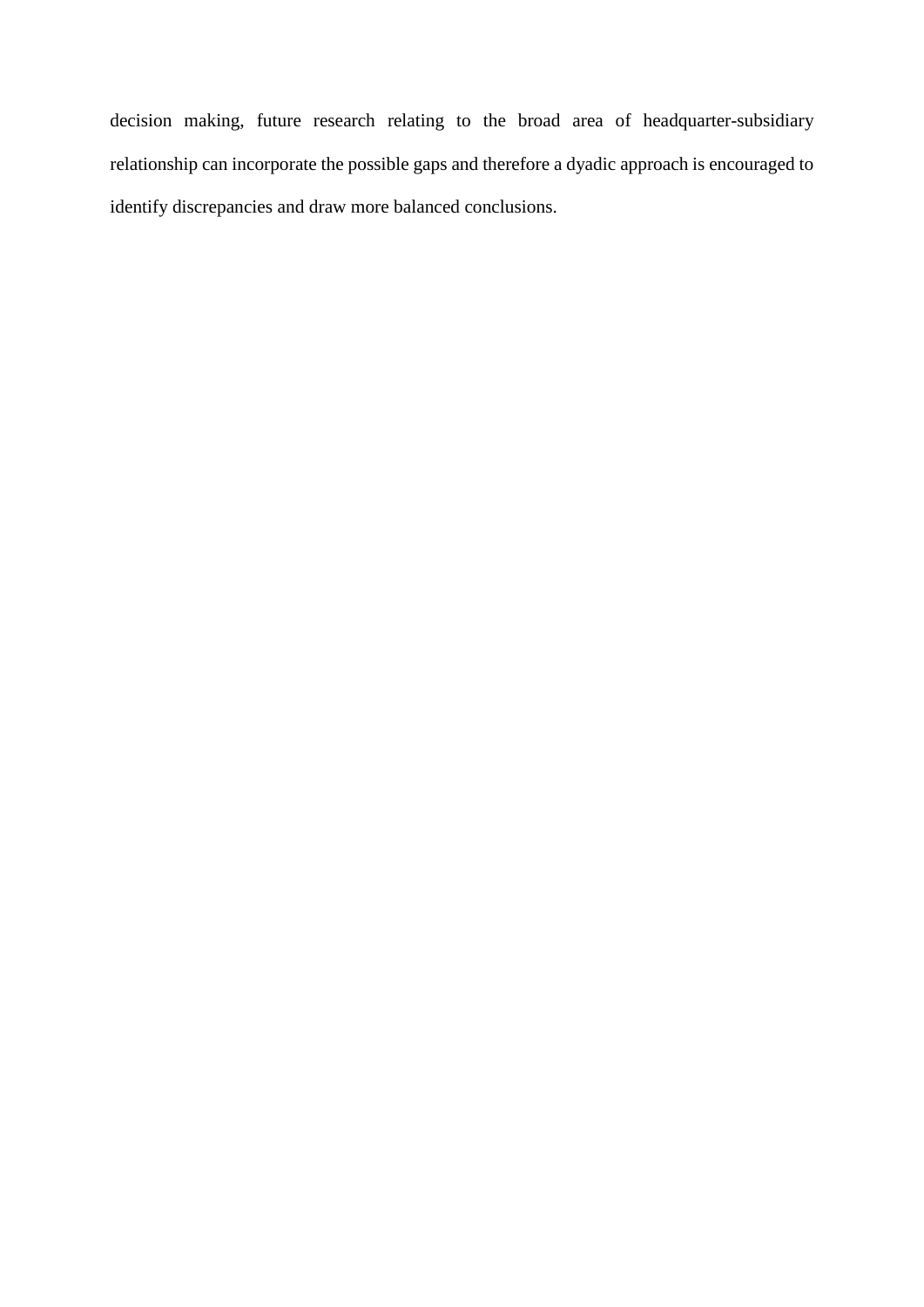# **References**

- Aharoni, Y., Tihanyi, L., and Connelly, B. L. (2011). Managerial decision-making in international business: A forty-five-year retrospective. *Journal of World Business*, vol 46(2), 135-142
- Ambos, T. C., Ambos, B., Schlegelmilch, B. B. (2006) Learning from foreign subsidiaries: An empirical investigation of headquarters' benefits from reverse knowledge transfers. *International Business Review,* vol 15, 294-312.
- Ambos, T. C., Andersson, U., and Birkinshaw, J. (2010) What are the consequences of initiative-taking in multinational subsidiaries? *Journal of International Business Studies*, vol 41, 1099-1118.
- Balogun, J., Jarzabkowski, P., and Vaara, E. (2012) Selling, resistance and reconciliation: A critical discursive approach to subsidiary role evolution in MNEs. *Journal of International Business Studies,* vol 42 (6), 765-786
- Bartlett, C. and Ghoshal, S. (2002), Managing Across Borders: The Transnational Solution, Boston: Harvard Business School Press.
- Barry, F., Görg, H., and McDowell, A. (2003). Outward FDI and the investment development path of a late-industrializing economy: Evidence from Ireland.*Regional Studies*, vol 37(4), 341-349.
- Bellak, C. (1996) Foreign direct investment from small states and integration. Micro- and macro- economic evidence from Austria, in Hisrch S. and Almor. T. (eds) *Outsiders' Response to European Integration*, Copenhagen: CBS Press
- Birkinshaw, J. M., and Morrison, A. J. (1995). Configurations of strategy and structure in subsidiaries of multinational corporations. *Journal of International Business Studies*, vol 26(4), 729-753.
- Birkinshaw, J. Nobel, R. and Ridderstrale, J. (2002), Knowledge as a contingency variable: Do the characteristic of knowledge predict organizational structure? *Organization Science*, vol 13(3), 274-289.
- Brauer, M., and Heitmann, M. (2013). Antecedents and temporal dynamics of strategic divergence in multinational corporations: Evidence from Europe. *Journal of World Business*, vol 48(1), 110-121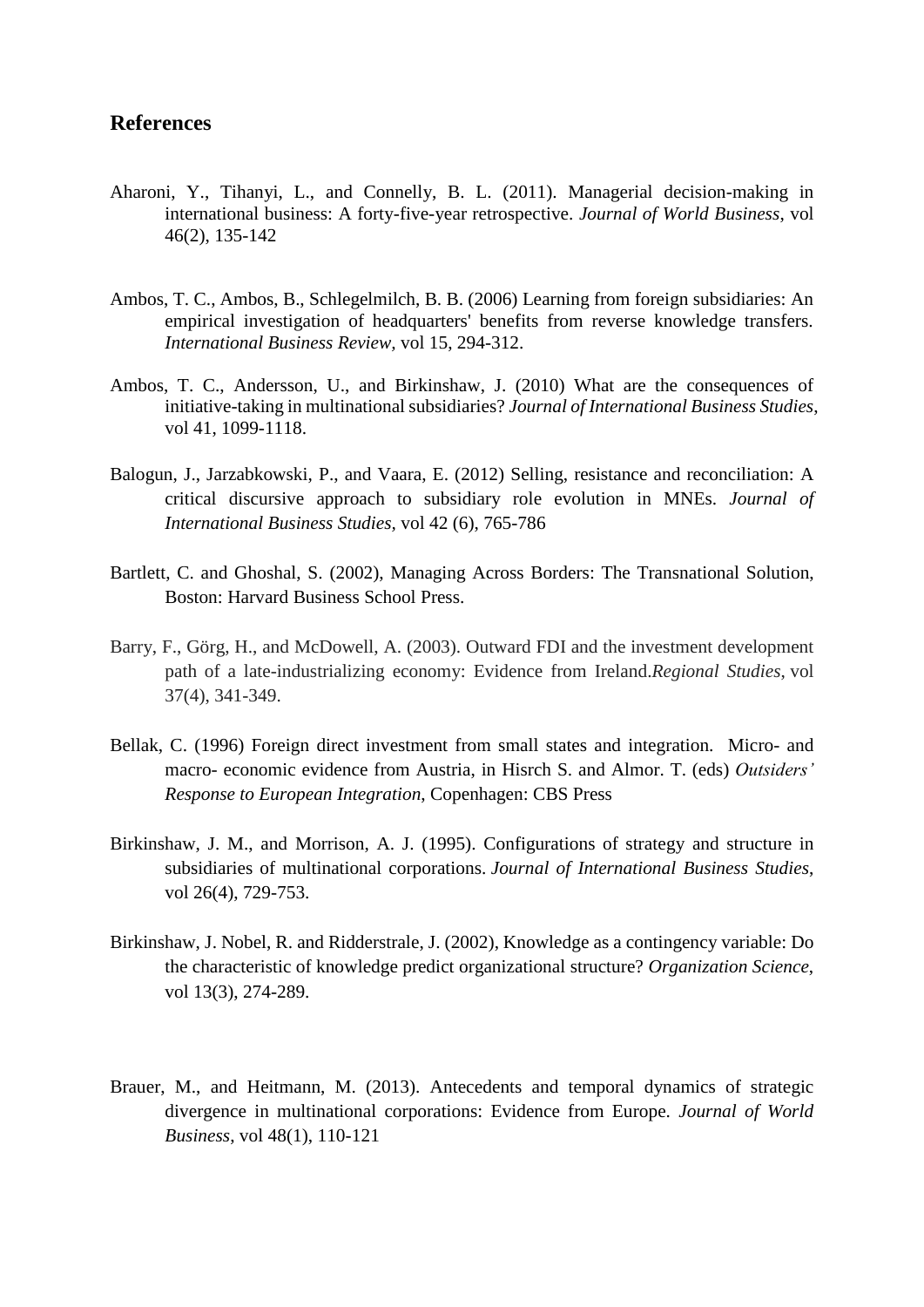- Cantwell, J., Dunning, J. H., and Lundan, S. M. (2010) An evolutionary approach to understanding international business activity: The co-evolution of MNEs and the institutional environment. *Journal of International Business Studies*, vol 41(4), 567- 586.
- Castello, S. A. and Ozawa, T. (2014) *Globalisation of Small Economics as a Strategic Behavior in International Business*, Routledge: London
- Chidlow, A., Plakoyiannaki, E., and Welsh, C. (2014) Translation in cross-language international business research: Beyond equivalence, *Journal of International Business Studies*, vol 45(5), 562-582
- Child, J., and Hsieh, L. H. (2014). Decision mode, information and network attachment in the internationalization of SMEs: A configurational and contingency analysis. *Journal of World Business*, vol 49(4), 598-610
- Chini, T., Ambos, B., and Wehle, K. (2005) The headquarters–subsidiaries trench: Tracing perception gaps within the multinational corporation. *European Management Journal*, vol 23(2), 145-153.
- Carifio J. and Perla JR. (2007) Ten Common misunderstandings, misconceptions, persistent myths and urban legends about likert scales and likert response formats and their antidotes. *Journal of Social Sciences,* vol 3(3), 106-116
- Damijan, J. P., Polanec, S., and Prašnikar, J. (2007). Outward FDI and productivity: Microevidence from Slovenia. *The World Economy*, vol *30*(1), 135-155.
- de Jong, G., van Dut, V., Jindra, B., and Marek, P. (2015) Does country context distance determine subsidiary decision-making autonomy? Theory and evidence from European transition economies. *International Business Review*, vol 24(5), 874-889.
- Dörrenbächer, C., and Gammelgaard, J. (2006) Subsidiary role development: The effect of micro-political headquarters–subsidiary negotiations on the product, market and valueadded scope of foreign-owned subsidiaries. *Journal of International Management*, vol 12(3), 266-283.
- Dörrenbächer, C., and Gammelgaard, J. (2011) Conflicts in headquarters–subsidiary relationships: Headquarters-driven charter losses in foreign subsidiaries. *Politics and Power in the Multinational Corporation: The Role of Institutions, Interests and Identities*, 231-254.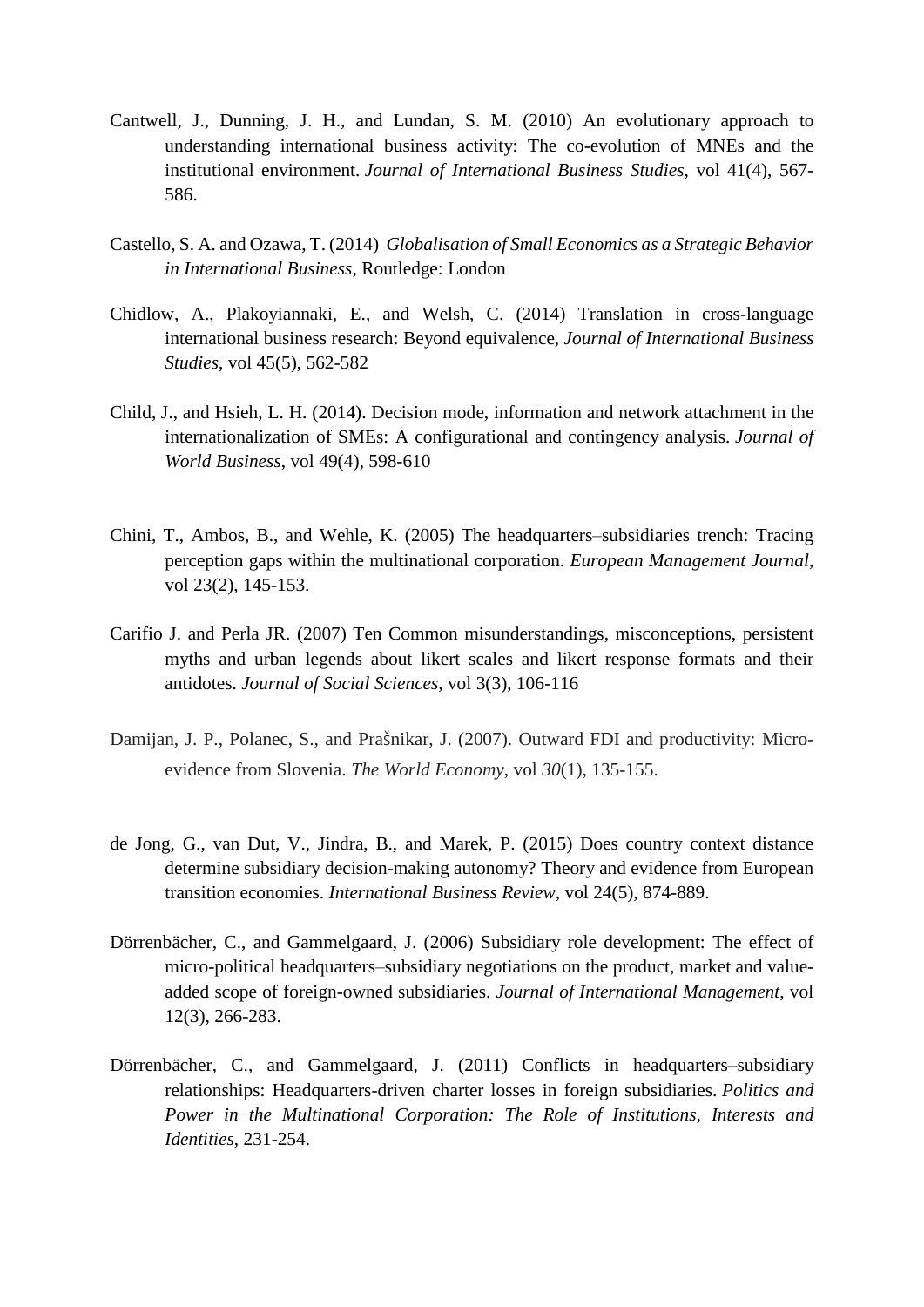- Forfas (2006) *Department of Jobs, Enterprise and Innovation Ireland*, available online [www.forfas.ie]
- Frost, T. S., Birkinshaw, J. M., and Ensign, P. C. (2002). Centers of excellence in multinational corporations. *Strategic Management Journal*, vol *23*(11), 997-1018.
- Gates, S. R. and Egelhoff, W.G. (1986) Centralization in headquarters-subsidiary relationship, *Journal of International Business Studies*, Summer, vol 17(2), 71- 92.
- Glass, G.V., Peckman, P. D., and Sanders, J. R. (1972), Consequences of failure to meet assumptions underlying the analyses of variance and covariance, *Review of Educational Research*, vol 42 (3), 237-288.
- Håkanson, L., Ambos, B., Schuster, A., and Leicht-Deobald, U. (2016) The psychology of psychic distance: Antecedents of asymmetric perceptions. *Journal of World Business*, vol 51(2), 308-318.
- Hamel, G. and Prahalad, C.K. (1983) Managing strategic responsibility in the MNE, *Strategic Management Journal,* vol 4, 342-351.
- Harzing, A. W. (2000). Cross-national industrial mail surveys: why do response rates differ between countries? *Industrial Marketing Management*, vol 29(3), 243-254.
- Harzing, A. W., Reiche, B. S., and Pudelko, M. (2013) Challenges in international survey research: a review with illustrations and suggested solutions for best practice. *European Journal of International Management*, vol *7*(1), 112-134.
- Hedlund, G. (1980) The role of foreign subsidiaries in strategic decision-making in Swedish multinational corporations, *Strategic Management Journal*, vol 1, 23-36.
- IOBE (2007) *The impact of Greek Multinationals on the growth of the Greek Economy,* IOBE, Athens, Greece. (in Greek).
- IOBE (2009) Greek multinationals, and their overseas subsidiaries IOBE, Athens, Greece (in Greek).
- Jiang, G. F., Holburn, G. L., and Beamish, P. W. (2015). The spatial structure of foreign subsidiaries and MNE expansion strategy. *Journal of World Business*, vol 51(3), 438- 450
- Kosmidou, K., Pasiouras, F., and Tsaklanganos, A. (2007). Domestic and multinational determinants of foreign bank profits: The case of Greek banks operating abroad. *Journal of Multinational Financial Management*, vol 17(1), 1-15.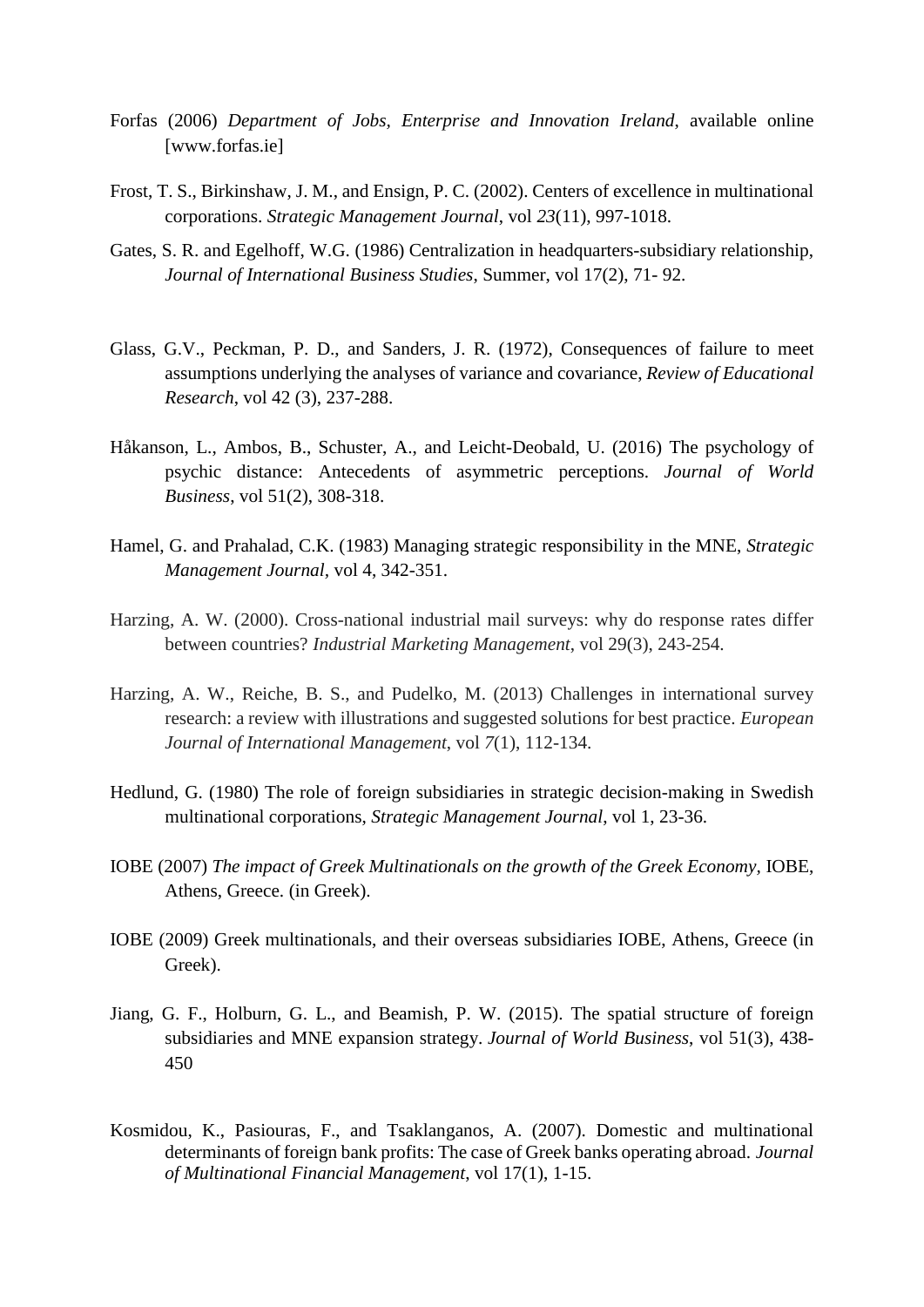- Kostova, T., Marano, V., and Tallman, S. (2016). Headquarters–subsidiary relationships in MNCs: Fifty years of evolving research. *Journal of World Business*, vol 51(1), 176-184.
- Lehmann, E. L.; With the special assistance of H. J. M. D'Abrera (2006). *Nonparametrics: Statistical methods based on ranks* (Reprinting of 1988 revision of 1975 Holden-Day ed.). New York: Springer.
- Lunnan, R., Tomassen, S., & Benito, G. R. (2016). Exploring subsidiaries' perceptions of corporate headquarters: Subsidiary initiatives and organizing costs. In *Perspectives on Headquarters-subsidiary Relationships in the Contemporary MNC*, Emerald Group Publishing Limited, pp. 165-189.
- Mudambi, R., Pedersen, T., and Andersson, U. (2014). How subsidiaries gain power in multinational corporations. *Journal of World Business*, vol 49(1), 101-113.
- Nell, P. C., and Andersson, U. (2012) The complexity of the business network context and its effect on subsidiary relational (over-) embeddedness. *International Business Review*, vol 21(6), 1087-1098.
- Oladottir, A. D., Hobdari, B., Papanastassiou, M., Pearce, R., and Sinani, E. (2012). Strategic complexity and global expansion: An empirical study of newcomer multinational corporations from small economies. *Journal of World Business*, vol 47(4), 686-695
- Oxelheim, L. and Gartner, R. (1996) The response of small outsider countries to the EC 1992 program: Some stylised facts, in Hisrch S. and Almor. T. (eds.) *Outsiders' response to European integration*, Copenhagen: CBS Press, pp. 37-56
- Papanastassiou, M. and Pearce, R. (1999). *Multinationals, technology and national competitiveness*, Cheltenham: Elgar.
- Papanastassiou, M. and Pearce, R. (2009) *The strategic development of Multinationals; subsidiaries and innovation*, London: Palgrave MacMillan.
- Porter, M. E. (1985) *Competitive Advantage: Creating and Sustaining Superior Performance*. New York: FreePress.
- Schüler-Zhou, Y., & Schüller, M. (2013). An empirical study of Chinese subsidiaries' decisionmaking autonomy in Germany. *Asian Business & Management*, vol 12(3), 321-350.

Taggart, J. H. (1997). Autonomy and procedural justice: a framework for evaluating subsidiary strategy. *Journal of International Business Studies*, 51-76.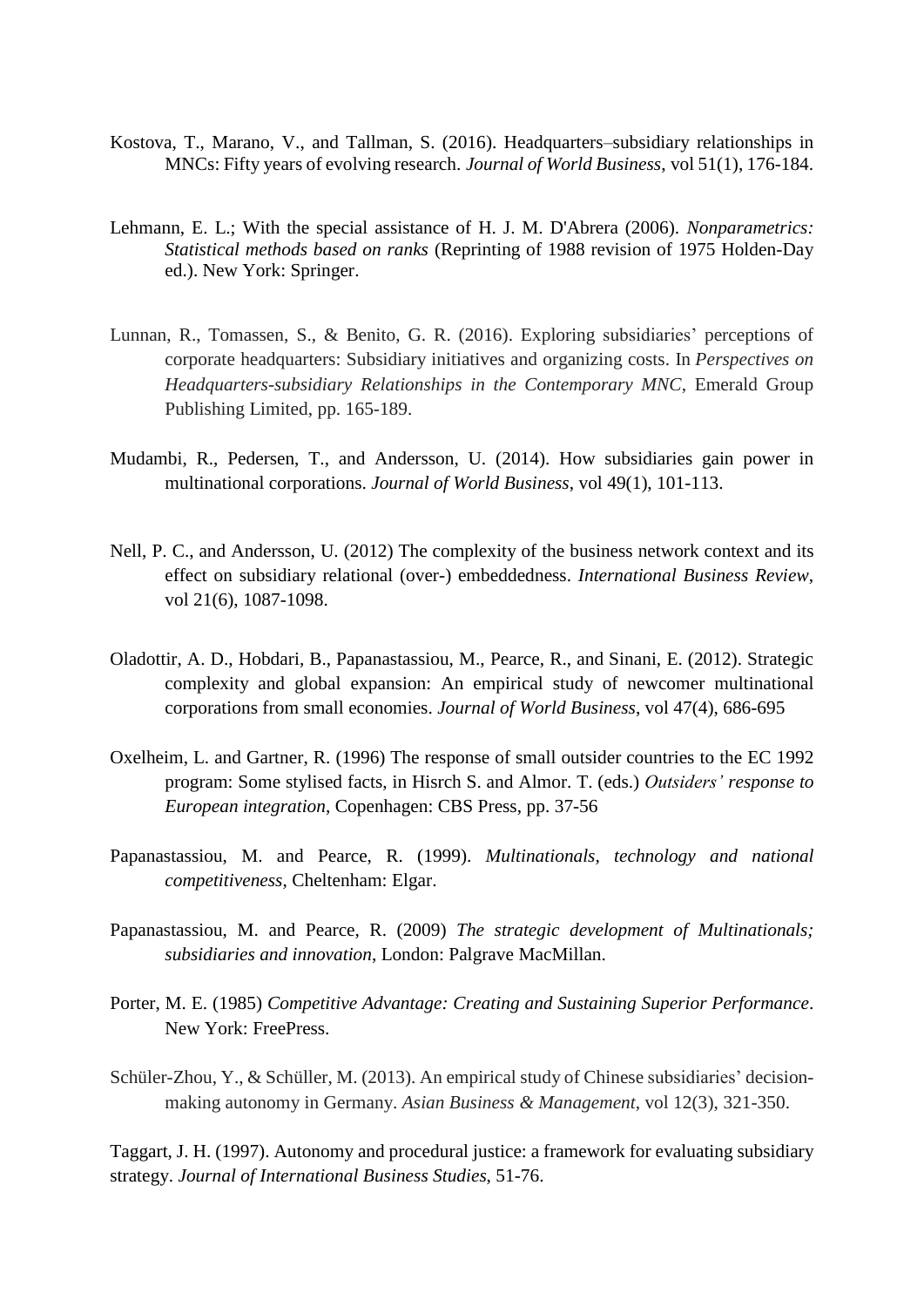Taggart, J. and Hood, N. (1999) Determinants of autonomy in Multinational corporation subsidiaries, *European Management Journal*, vol 17(2), 226-236.

Wilcoxon, F. (1945) Individual comparisons by ranking methods, *Biometrics Bulletin*, vol 1 (6), 80–83.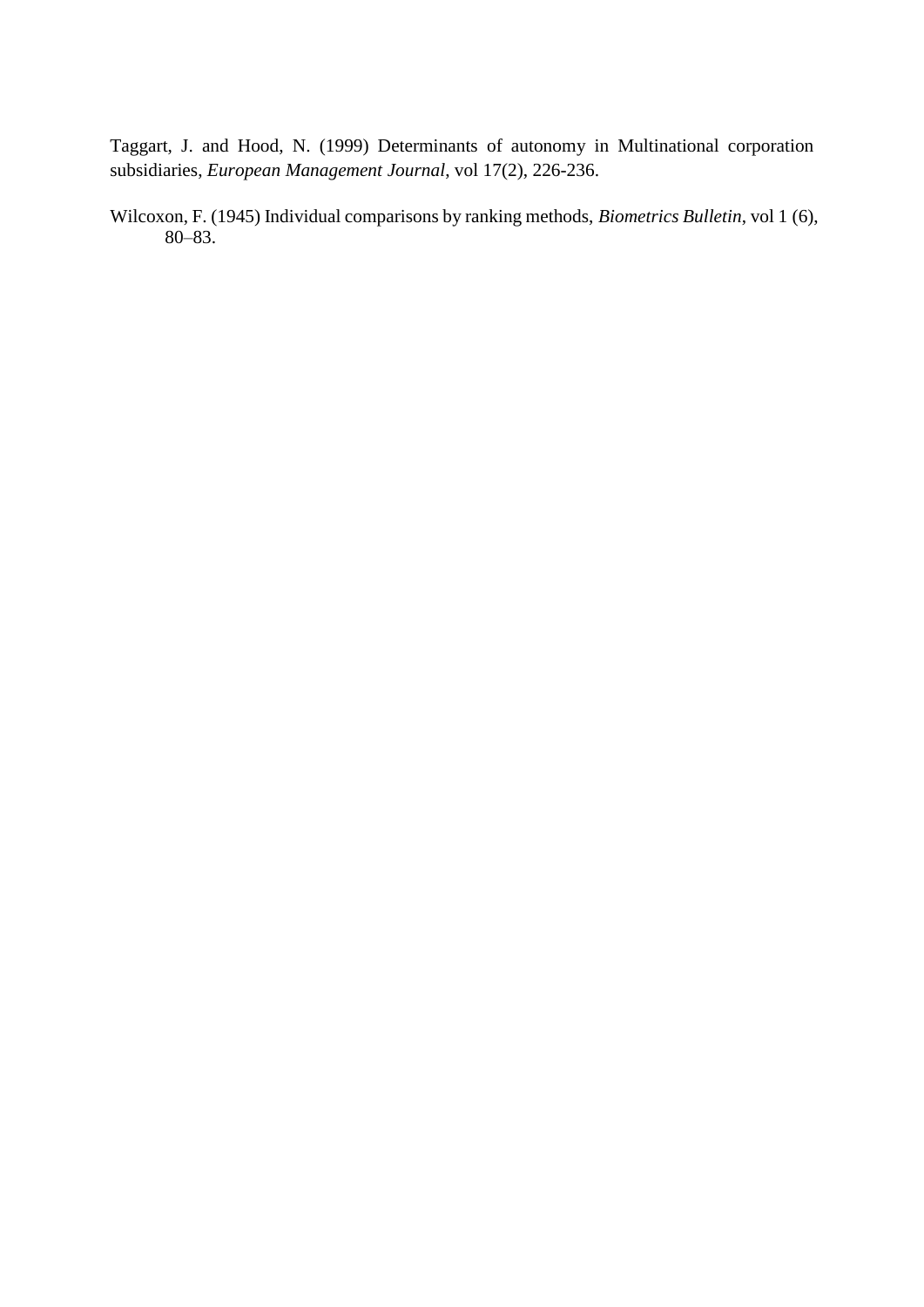Figure 8. 1. Evolution of Headquarter-subsidiary Relationship.



Source: authors' own conceptualization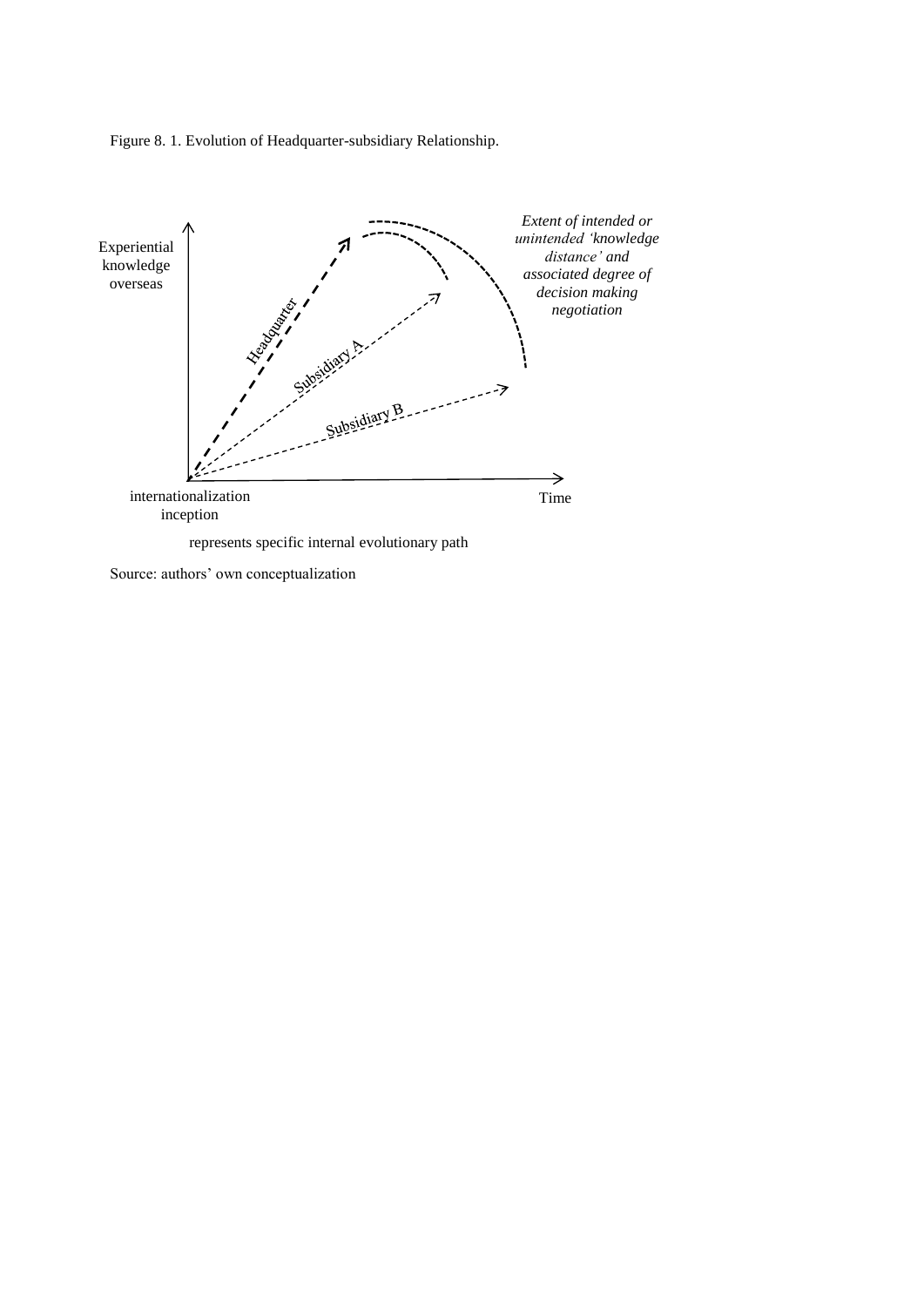Figure 8.2. Headquarter-subsidiary PG of Decision making.

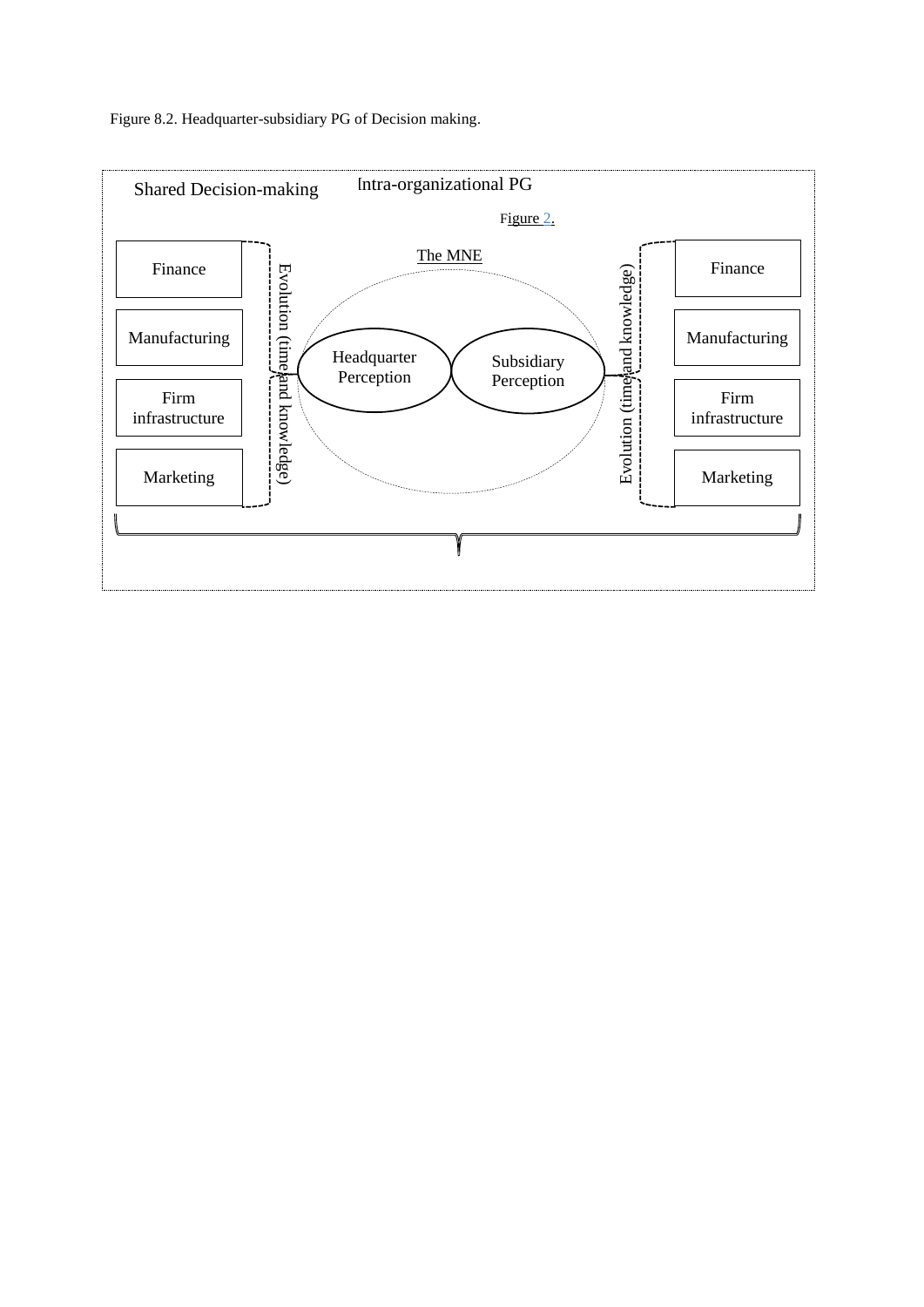| Sector<br>Classification         | No.<br>of<br><b>MNE</b> | Country<br>of<br>Origin | Level of<br>Internationalisation<br>(no. of countries in<br>range) | Number of<br>Participating<br>Subsidiaries | <b>Host Region</b><br>(of<br>participating<br>subsidiaries) | Subsidiary<br>Ownership<br>Type | Subsidiary<br>Age<br>(since) |
|----------------------------------|-------------------------|-------------------------|--------------------------------------------------------------------|--------------------------------------------|-------------------------------------------------------------|---------------------------------|------------------------------|
| Services<br>(Banking and<br>ICT) | 6                       | Greece                  | $3 - 28$                                                           | 16                                         | Balkans/<br>EU/ROW*                                         | $WO/MO**$                       | 1990s                        |
| Manufacturing                    | 7                       | Greece                  | $2 - 25$                                                           | 20                                         | Balkans/<br>EU/ROW*                                         | $WO/MO**$                       | 1990s                        |
| Total                            | 13                      |                         |                                                                    | 36                                         |                                                             |                                 |                              |

Table 8.1. Overview of Participating Sample.

\*ROW represents 'Rest of the World' which consists of small parts of Africa and America, \*\*WO/MO represents wholly-owned and majority-owned.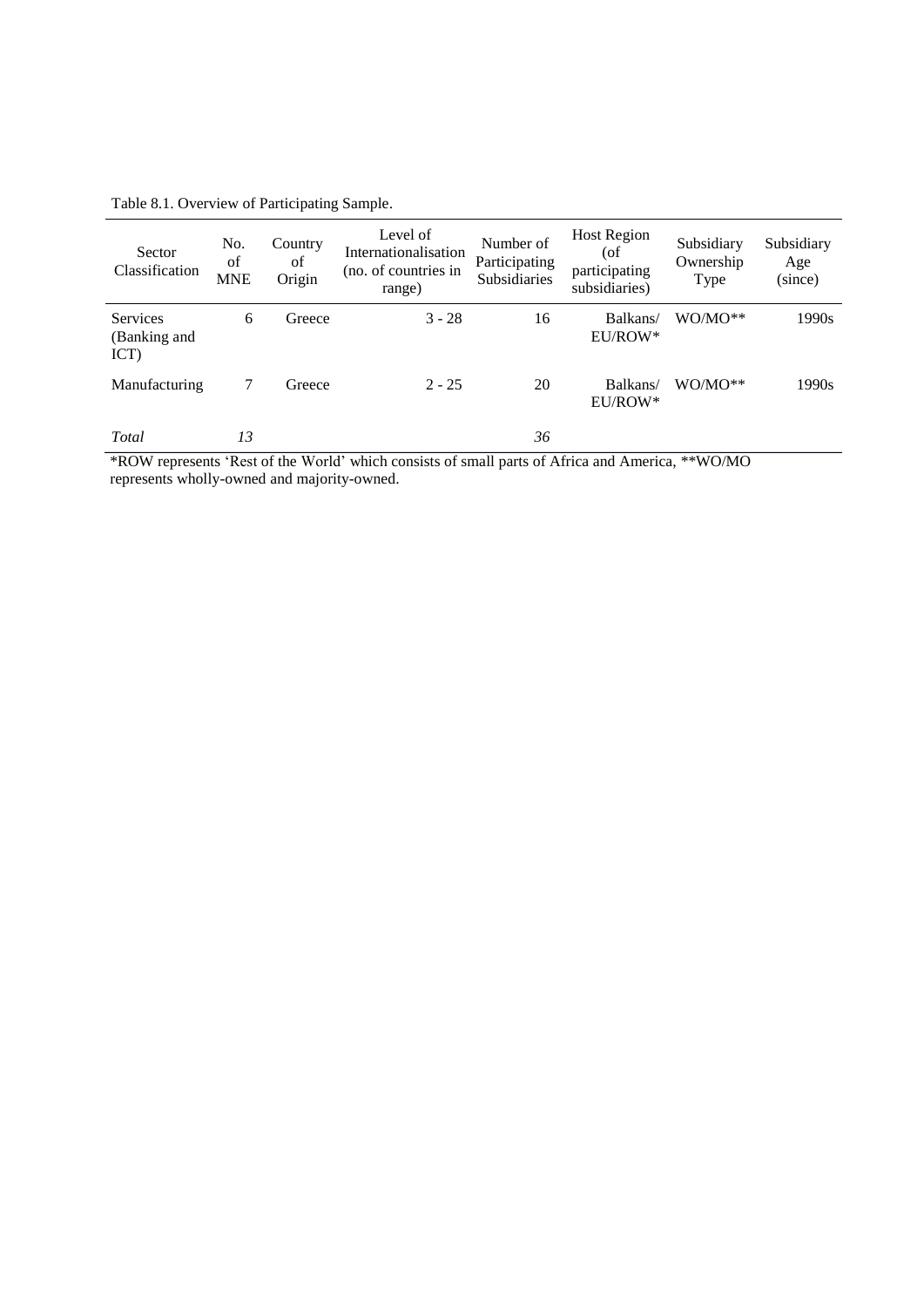|                                  | <b>Subsidiaries</b>                |        | Headquarters                       |        |
|----------------------------------|------------------------------------|--------|------------------------------------|--------|
| <b>ITEM</b>                      | mean $(\pm$ standard<br>deviation) | median | mean $($<br>standard<br>deviation) | median |
| New product                      | 4.06 $(\pm 2.19)$                  | 5.00   | 3.69 $(\pm 1.97)$                  | 4.00   |
| Tradename/mark                   | $2.53 \ (\pm 2.12)$                | 1.50   | $2.69 \ (\pm 2.21)$                | 2.00   |
| Selection of suppliers           | 4.44 $(\pm 1.70)$                  | 4.00   | 4.62 $(\pm 1.94)$                  | 5.00   |
| Relationships with               |                                    |        |                                    |        |
| distributors network             | 6.31 $(\pm 1.14)$                  | 7.00   | 5.69 $(\pm 1.55)$                  | 6.00   |
| Relationship with<br>competition | 5.47 $(\pm 1.25)$                  | 6.00   | 4.69 $(\pm 1.80)$                  | 5.00   |
| Relationship with                |                                    |        |                                    | 6.00   |
| customers                        | 6.28 $(\pm 1.28)$                  | 7.00   | 5.92 $(\pm 1.26)$                  |        |
| Market segmentation              | 5.44 $(\pm 1.70)$                  | 6.00   | 4.85 $(\pm 1.68)$                  | 5.00   |
| Product positioning              | 5.56 $(\pm 1.54)$                  | 5.50   | 4.62 $(\pm 1.80)$                  | 4.00   |
| Advertising                      | 5.22 $(\pm 1.42)$                  | 5.00   | 4.83 $(\pm 1.57)$                  | 5.00   |
| Corporate<br>communication       | 4.56 $(\pm 1.98)$                  | 5.00   | 4.38 $(\pm 1.85)$                  | 4.00   |
| Public relations                 | 5.19 $(\pm 1.88)$                  | 6.00   | 4.77 $(\pm 1.59)$                  | 4.00   |
| Manpower recruiting              | 4.86 $(\pm 1.40)$                  | 5.00   | 4.15 $(\pm 1.63)$                  | 4.00   |
| Training                         | 5.11 $(\pm 1.62)$                  | 5.00   | 4.31 $(\pm 1.65)$                  | 4.00   |
| Measuring productivity           | 5.56 $(\pm 1.52)$                  | 6.00   | 4.77 $(\pm 1.74)$                  | 5.00   |
| Rewards system                   | 4.03 $(\pm 2.01)$                  | 4.00   | 3.85 $(\pm 1.91)$                  | 3.00   |
| <b>Budgeting</b>                 | 4.14 $(\pm 1.44)$                  | 4.00   | $4.08 (\pm 2.06)$                  | 4.00   |
| Financial management             | 4.19 $(\pm 2.38)$                  | 5.00   | $5.00 (\pm 2.00)$                  | 6.00   |
| Accounting                       | 5.47 $(\pm 1.70)$                  | 6.00   | 4.77 $(\pm 1.24)$                  | 5.00   |
| Legal services                   | $5.17 (\pm 1.72)$                  | 5.00   | 5.85 $(\pm 0.99)$                  | 6.00   |
| Operations management            | 5.89 $(\pm 1.30)$                  | 6.00   | 4.83 $(\pm 1.86)$                  | 5.00   |
| Corporate development            | 3.67 $(\pm 1.67)$                  | 4.00   | 3.08 $(\pm 1.12)$                  | 3.00   |
| Product pricing                  | 4.65 $(\pm 1.80)$                  | 4.65   | 4.15 $(\pm 2.27)$                  | 4.00   |
| Management of Direct<br>sales    | 5.89 $(\pm 1.58)$                  | 7.00   | 5.77 $(\pm 1.24)$                  | 6.00   |
| Inventory management             | 5.40 $(\pm 1.50)$                  | 5.70   | 3.77 $(\pm 1.88)$                  | 3.00   |

Table 8.2. Means, Standard deviations and medians of the item responses of subsidiaries and headquarters.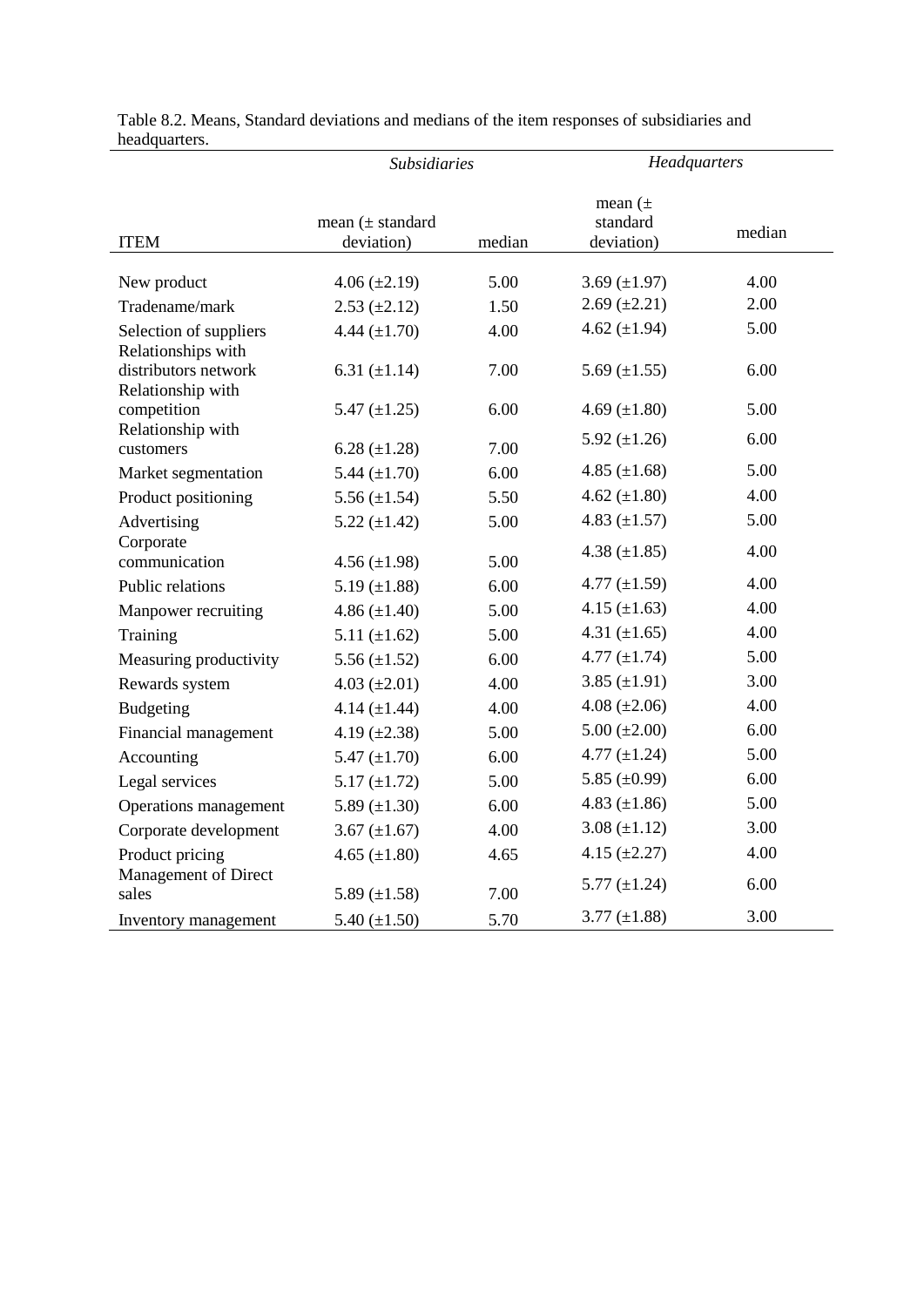|                                         | <b>ITEM SCORE COMPARISON</b> |                                          |
|-----------------------------------------|------------------------------|------------------------------------------|
| <b>Decision Item</b>                    | <b>Mean Difference</b>       | p-value<br>(Wilcoxon's signed rank test) |
| Inventory management                    | $-1.457$                     | 0.000                                    |
| Market segmentation                     | $-0.861$                     | 0.001                                    |
| Product positioning                     | $-1.056$                     | 0.003                                    |
| Manpower recruiting                     | $-0.639$                     | 0.004                                    |
| Public relations                        | $-0.639$                     | 0.005                                    |
| Measuring productivity                  | $-0.722$                     | 0.021                                    |
| Relationship with competition           | $-0.722$                     | 0.023                                    |
| Training                                | $-0.722$                     | 0.036                                    |
| Rewards system                          | $-0.611$                     | 0.050                                    |
| Financial management                    | 1.000                        | 0.061                                    |
| Accounting                              | $-0.556$                     | 0.065                                    |
| <b>New Product</b>                      | $-0.667$                     | 0.071                                    |
| Management of Direct sales              | $-0.114$                     | 0.112                                    |
| Relationships with distributors network | $-0.222$                     | 0.125                                    |
| Operations management                   | $-0.514$                     | 0.169                                    |
| Advertising                             | $-0.355$                     | 0.185                                    |
| Corporate development                   | $-0.417$                     | 0.213                                    |
| Corporate communication                 | $-0.306$                     | 0.268                                    |
| <b>Budgeting</b>                        | $-0.194$                     | 0.618                                    |
| Tradename/mark                          | 0.083                        | 0.630                                    |
| Product pricing                         | $-0.129$                     | 0.833                                    |
| Selection of suppliers                  | 0.028                        | 0.940                                    |

Table 8.3. Differences in locus scores between headquarters and subsidiaries.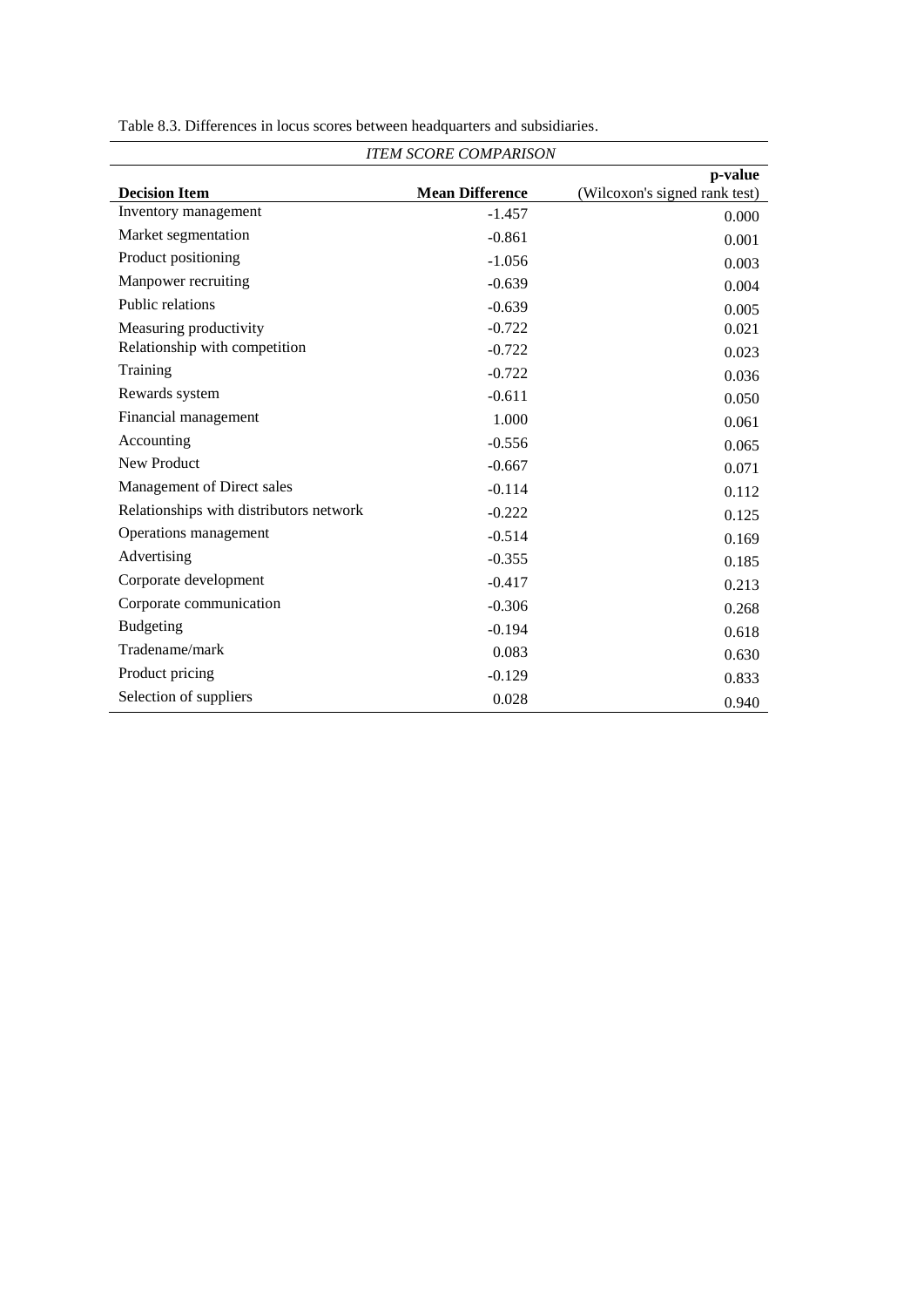|              | Firm                       | <b>Finance</b>                      | <b>Marketing</b>               | Manufacturing                    |  |
|--------------|----------------------------|-------------------------------------|--------------------------------|----------------------------------|--|
| Factor       | infrastructure             | (Gates and Egelhoff                 | (Gates and Egelhoff            | (Gates and Egelhoff              |  |
|              | (Porter 1985)              | 1986)                               | 1986)                          | 1986)                            |  |
| <b>Items</b> | Corporate<br>communication | <b>Budgeting</b><br>Trade name/mark |                                | Selection of<br>suppliers        |  |
|              | Public relations           | Rewards system                      | Product pricing                | Operations<br>management         |  |
|              | Manpower<br>recruiting     | Financial<br>management             | Management of<br>direct sales  | New product<br>development       |  |
|              | Corporate<br>development   | Accounting                          | Relationship with<br>customers | Measuring<br>productivity        |  |
|              | Advertising                |                                     | Market segmentation            | Inventory<br>management          |  |
|              | Training                   |                                     | Product positioning            | Relationship with<br>competition |  |
|              |                            |                                     | Relationships with             |                                  |  |
|              |                            |                                     | distributors network           |                                  |  |

Table 8.4. Assignment of items to factors.